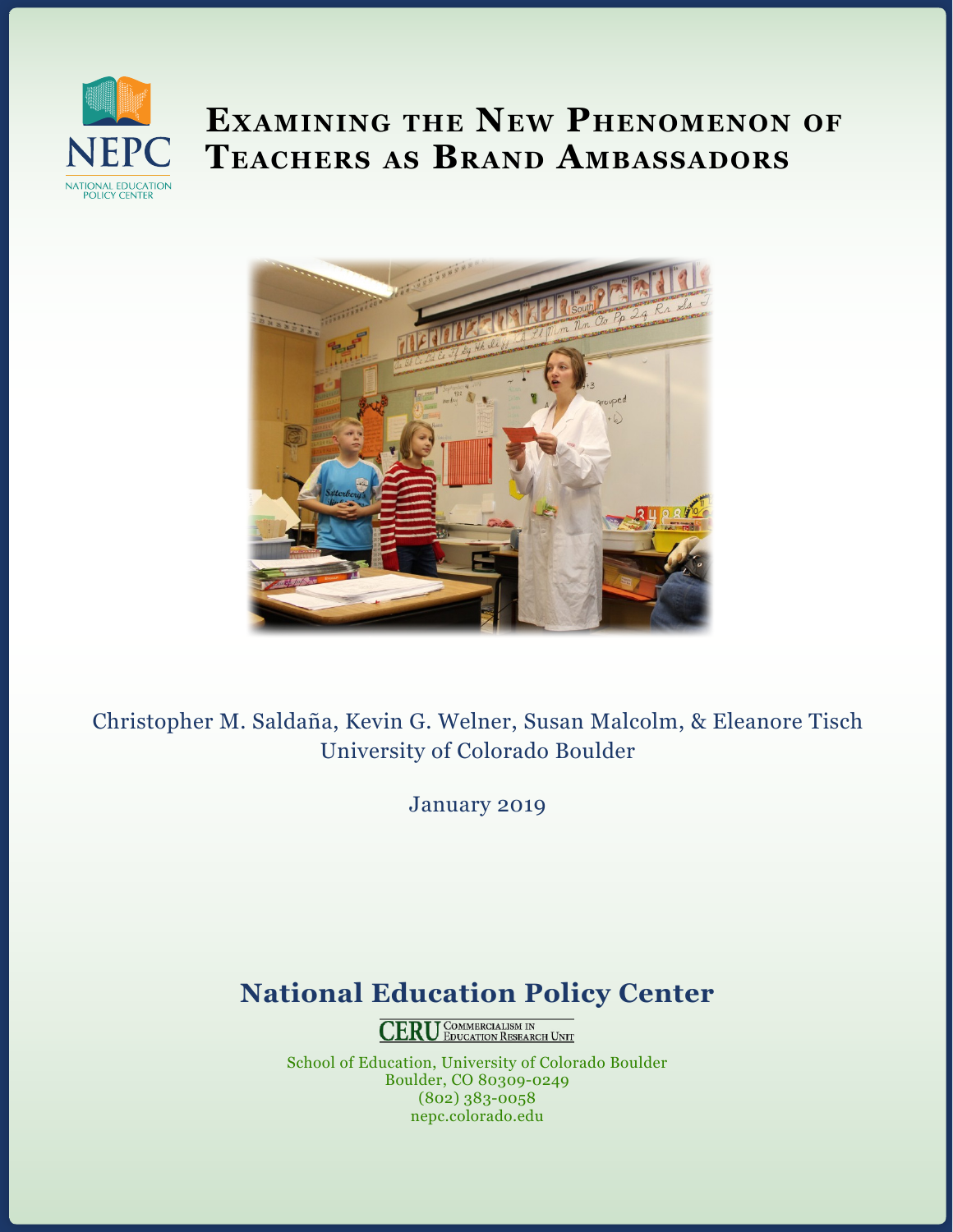## **Acknowledgements**

#### NEPC Staff

Kevin Welner Project Director

William Mathis Managing Director

Peter Greene Academic Editor

Alex Molnar Publications Director

**Suggested Citation**: Saldaña, C.M., Welner, K.G., Macolm, S. & Tisch, E. (2018). *Examining the New Phenomenon of Teachers as Brand Ambassadors.* Boulder, CO: National Education Policy Center. Retrieved [date] from [http://nepc.colorado.edu/p](http://nepc.colorado.edu/publication/brand-ambassador)ublication/brand-ambassador.

**Peer Review**: *Examining the New Phenomenon of Teachers as Brand Ambassadors* was double-blind peer-reviewed.

This brief is produced by the [Commercialism in Education Research Unit.](https://nepc.colorado.edu/ceru-home)

This publication is provided free of cost to NEPC's readers, who may make non-commercial use of it as long as NEPC and its author(s) are credited as the source. For inquiries about commercial use, please contact NEPC at [nepc@colorado.edu](mailto:nepc@colorado.edu.).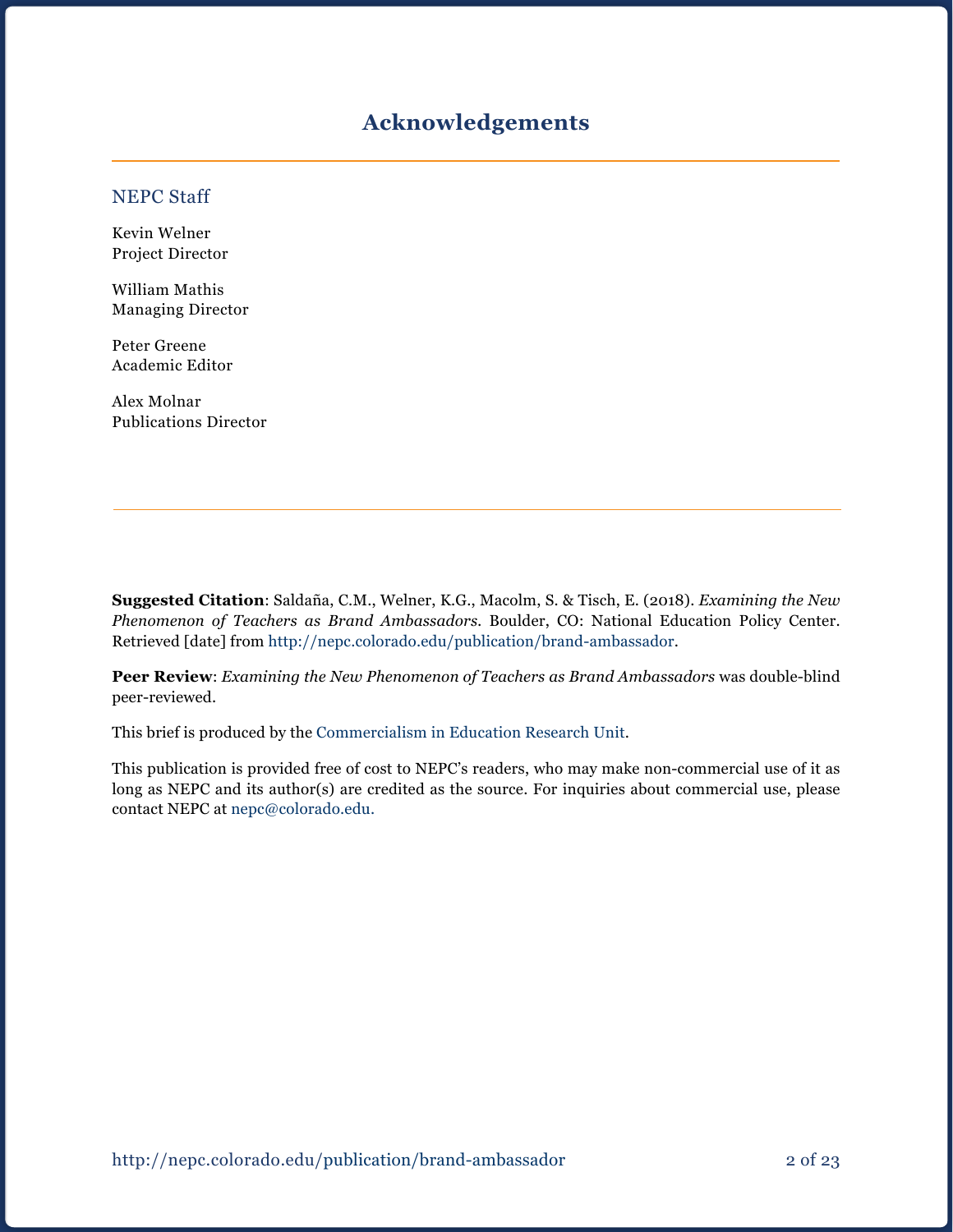

## Examining the New Phenomenon of Teachers as Brand Ambassadors

Christopher M. Saldaña, Kevin G. Welner, Susan Malcolm, & Eleanore Tisch University of Colorado Boulder

January 2019

## **Executive Summary**

Within-school marketing has a new twist, and teachers are at the center. Corporate firms, particularly those with education technology products, have contracted with teachers to become so-called brand ambassadors. A brand ambassador is an individual who receives some form of compensation or perk in exchange for the endorsement of a product. Unlike celebrity endorsers, teachers can be thought of as "micro-influencers" who give firms access to their network of social influence.

In this brief, we explore the ethical, legal and policy issues associated with the hiring of teachers as brand ambassadors. We delve into what it means to be a brand ambassador. We examine past examples of brand ambassador marketing outside of schools and reflect on the larger economic contexts—for teachers and for schools—within which the micro-influencer brand ambassador strategy has arisen. We situate teacher brand ambassadorships within broader marketing trends and within earlier instantiations of marketing in schools. And we consider the potential benefits that these relationships provide to teachers and their students and weigh these against the potential concerns, conflicts, and costs to teachers and students. Finally, we consider the need for potential protections of students' interests, as teacher brand ambassadorships grow as a presence in public schools.

### **Recommendations**

- We recommend that school districts review current codes of ethics and conflict-of-interest policies. Where necessary, states and districts should update these policies to reflect the challenges posed by new technology – such as social media – and brand ambassador programs.
- We recommend that districts include teachers and parents in this process of review-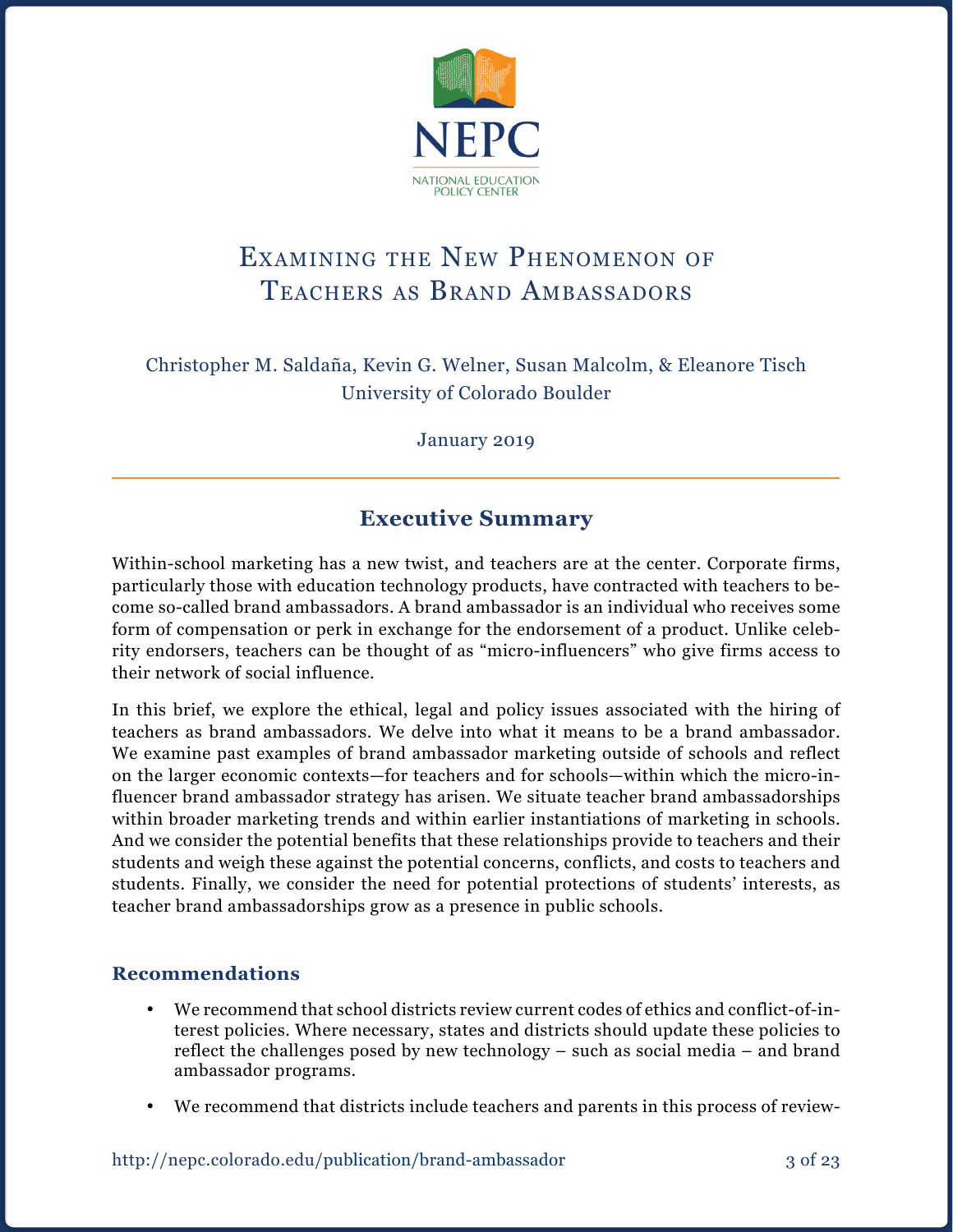ing ethics and conflict-of-interest policies and, more broadly, in the process of purchasing and researching curriculum. Policies should not be updated via a top-down approach.

- We recommend that these policies provide teachers and other public employees in the school community with ample and clear guidance on the ethics of their roles.
- • Our final recommendation is the most obvious and important: Schools should be adequately funded so that every student receives the necessary resources to learn and teachers receive appropriate compensation for their work without relying upon corporate sponsorships or funding.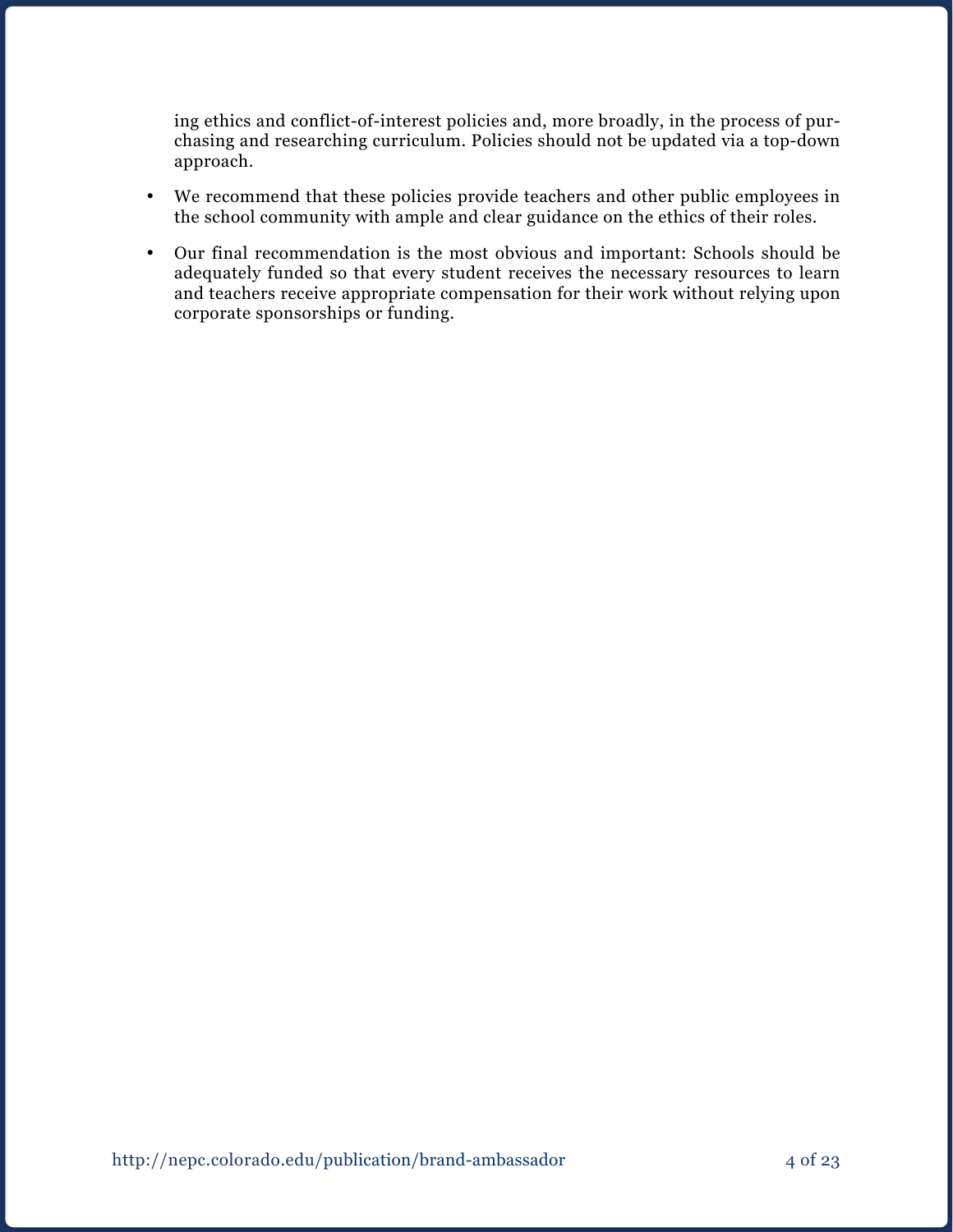

## Examining the New Phenomenon of Teachers as Brand Ambassadors

Christopher M. Saldaña, Kevin G. Welner, Susan Malcolm, & Eleanore Tisch University of Colorado Boulder

January 2019

## **Introduction**

In 2016, tennis star Roger Federer made \$8 million in winnings and \$58 million in endorsements.1 For decades, NASCAR drivers have made more from endorsement deals than winnings. Stars in golf, basketball, and soccer similarly make tens of millions of dollars endorsing products. Meanwhile, model Kendall Jenner is making millions as a so-called brand ambassador for Adidas; while her sister, Kylie, is a brand ambassador for Puma.2 These sorts of product promotion contracts have become common forms of income for entertainment celebrities and sports stars, who are considered by marketers to be influential among buyers, particularly those who are younger.3

Endorsement deals such as these are studied by scholars interested in social influence,4 yet few people studying law or ethics have taken notice. That may be changing, however, as the brand ambassadorships move into new territory. On September 2, 2017, *The New York Times* published a feature article by reporter Natasha Singer, profiling a third-grade teacher in North Dakota who serves as a brand ambassador for several Silicon Valley companies. Unlike the celebrity agreements described above, the teachers discussed in the article are public employees with a duty to make decisions in the best interests of their students. Singer's article brought to light ethical issues that had, until then, received only scant attention. In this brief, we explore further the ethical, legal and policy issues implicated with the use of teacher brand ambassador programs in schools.

Specifically, we examine past examples of brand ambassador marketing outside of schools and reflect on the larger economic contexts within which the micro-influencer brand ambassador strategy has arisen. Moreover, we position teacher brand ambassadorships within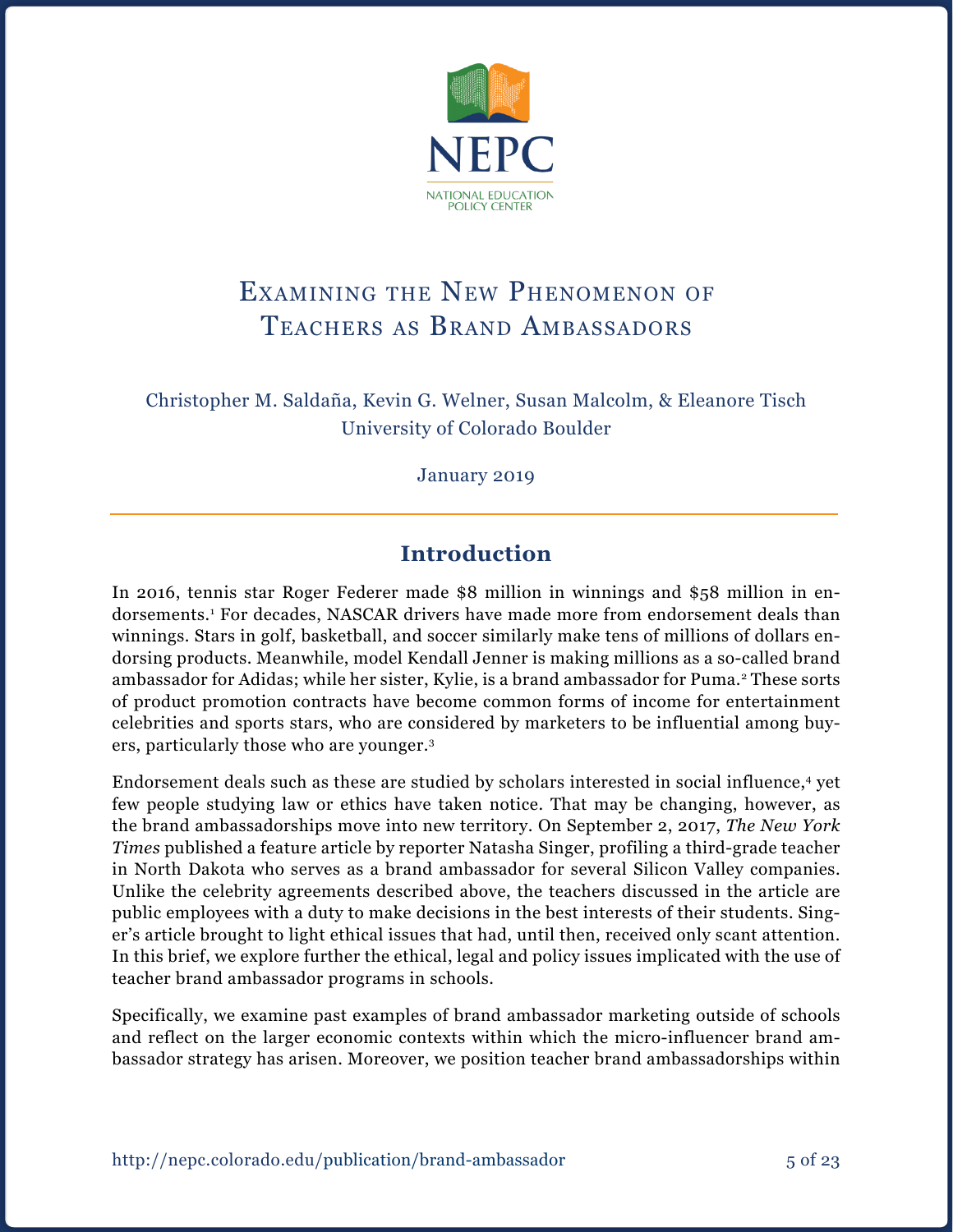these broader marketing trends and also situate teacher brand ambassador programs within earlier instantiations of marketing in schools. We consider the possible personal and professional benefits that these relationships provide to teachers and their students, and we weigh these against the potential concerns, conflicts, and costs. Finally, we consider possible protections for the interests of students if teacher brand ambassadorships grow as a presence in public schools.

## **The Birth of the Teacher Brand Ambassador**

The emergence of the teacher brand ambassador phenomenon in schools is new, but it builds upon two older marketing approaches: (a) endorsement by influentials and (b) marketing in schools. In this section, we clarify what we mean by the term *teacher brand ambassador* by situating it within both of these marketing practices.

### **The Use of Social Influencers in Marketing**

Firms have long drawn upon social influence to target consumers. Large marketing campaigns have historically relied upon the likenesses of famous celebrities to populate billboards, television commercials, and radio ads. Prominent examples include Nike recruiting Michael Jordan for the "Be Like Mike" campaign or Bo Jackson for the "Bo Knows" campaign. In such marketing campaigns, the success of the athlete is closely tied to success of the brand.<sup>5</sup> These campaigns work because the marketing strategy is built around the star quality of an individual with a legion of followers.6 At the time of these earlier campaigns, the marketers used a celebrity to maximize the media platforms (e.g., television, radio, billboard, and print) that dominated advertising.

Advertising today continues to be a celebrity-rich domain,7 but the advent of new technology has invited new forms of marketing.8 Social media, for instance, has made it possible for any individual to simultaneously and instantaneously communicate with their entire social circle. In marketing, the response has been an increase in the viability of the "micro-influencer" advertising strategy.9

A micro-influencer is an individual who alone lacks the celebrity to be the center of an advertising campaign but who can be part of an aggregated group that together is capable of reaching a large mass of consumers. These micro-influencers engage in a type of "word of mouth marketing," where a known person can be a particularly persuasive source.10 In other words, when we hear an endorsement from someone we know and trust, the endorsement is more credible—it is less likely to be recognized as an attempt to persuade, and it leaves a lasting memory.<sup>11</sup> Although the individual effect of each social influencer may be small, the aggregate effect of a network of influencers can be substantial. Lululemon, for instance, relied on a group of approximately 1,600 micro-influencers to market their line of athletic wear. The program differentiated between "elite" ambassadors and "store" ambassadors, with the latter typically having a smaller social following. Despite the smaller following,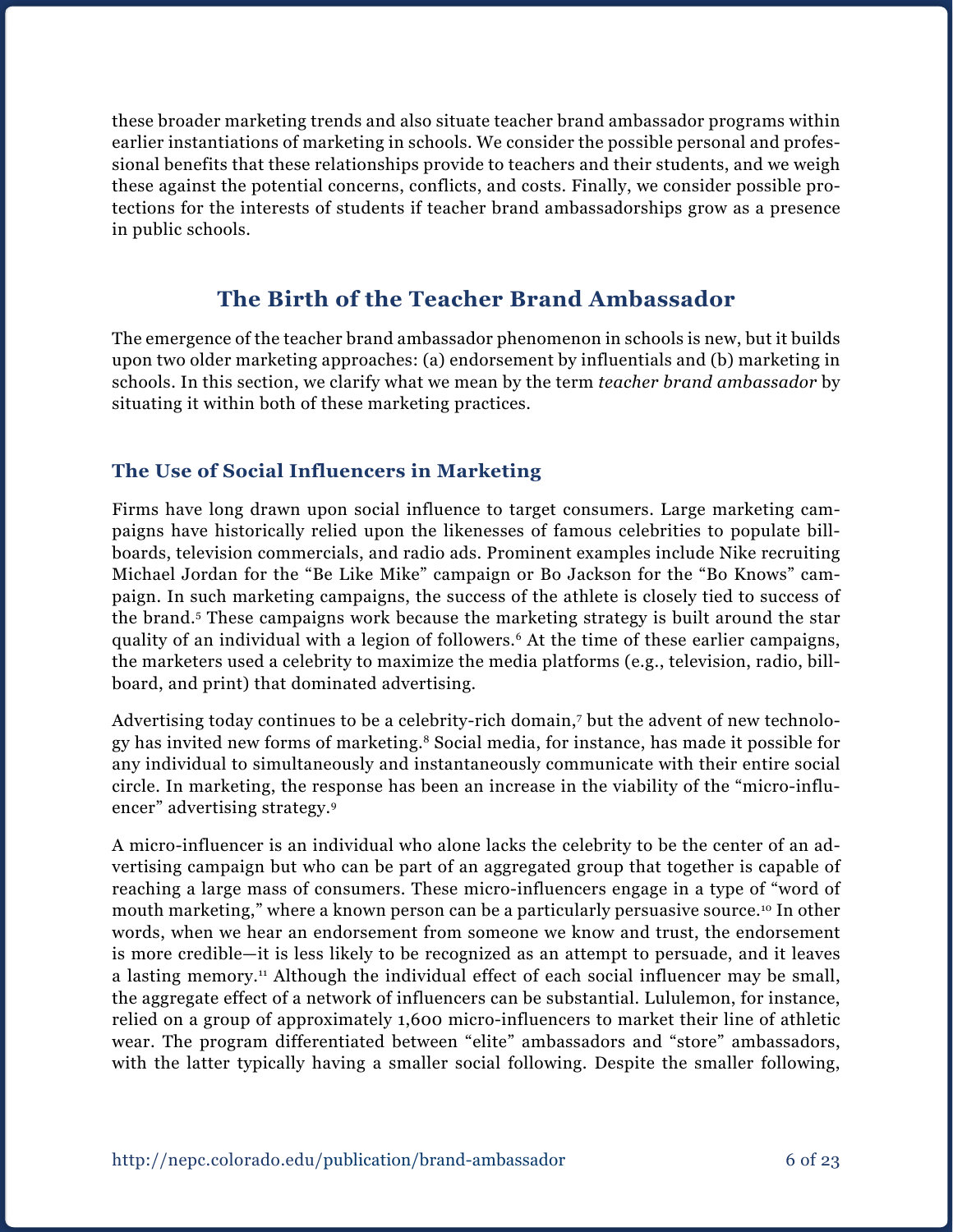Lululemon found that in concert with other micro-influencers the strategy proved to be an effective way to streamline broad brand awareness. In fact, in case studies of the brand's growth, Lululemon's success is often attributed to the decision to forego costly macro-influencers in exchange for a "hyper local" ambassador program.<sup>12</sup>

Further evidence of the growth of the micro-influencer strategy can be seen in the increased spending on this type of marketing. Advertising spending on social media platforms is expected to surpass \$50 billion in revenue by 2019, and influencer advertising will grow to a size that encapsulates a market somewhere between \$5-\$10 billion.13 The Bureau of Labor Statistics estimates that in 2016 roughly 86,000 individuals had already worked as "demonstrators and product promoters,"<sup>14</sup> and this number has likely grown substantially since then.

### **Brand Ambassador Programs in Schools**

Teacher brand ambassadorships are a new way to tell an old story. Even though this form of marketing is relatively new to schools, it fits within a well-established history of marketing in schools. The Commercialism in Education Research Unit (CERU) of the National Education Policy Center regularly publishes reports on schoolhouse commercialism.15 Several of these reports find that businesses have targeted schools as a means to target children as current and future consumers, and to do so in a relatively uncluttered marketing environment. That is, within a classroom, students have little alternative but to be a captive audience for the products being marketed. Young students especially, but even adults on occasion, can be unaware that they are being marketed to in a classroom setting.

A well-known example of marketing in classrooms is Channel One, and innovative idea from the early-1990s. Cash-strapped schools wishing to have a television, a VCR, and a satellite dish could sign up with the new company and get all of this for free. In fact, the company also provided a 12-minute news broadcast every school day. The only catch is that the school must broadcast the program to its students (without lowering the volume), and those 12 minutes include two minutes of commercials. This clever business model allowed the company to charge the commercial advertisers top dollar; but there was also a cost to the students and the schools. In fact, researchers estimated that Channel One costs taxpayers \$1.8 billion annually in lost instructional time, including \$300 million in class time lost during those commercials.16

Brand ambassadorships differ in key ways from such predecessors, but they also build on the earlier efforts—fueled in part by the rise and highly competitive nature of the education technology product market. Firms have always been aware of the need for product differentiation, but the especially competitive characteristics and potential for massive profit have made firms acutely aware of the need to stand out.<sup>17</sup> Accordingly, these firms increasingly supplement traditional marketing techniques with more subtle techniques—such as the use of teacher brand ambassadorships—in an attempt to reach students and to circumvent traditional district purchasing procedures and policies.<sup>18</sup> Amazon, Apple, Google and Microsoft have each developed their own teacher brand ambassador program, while each vies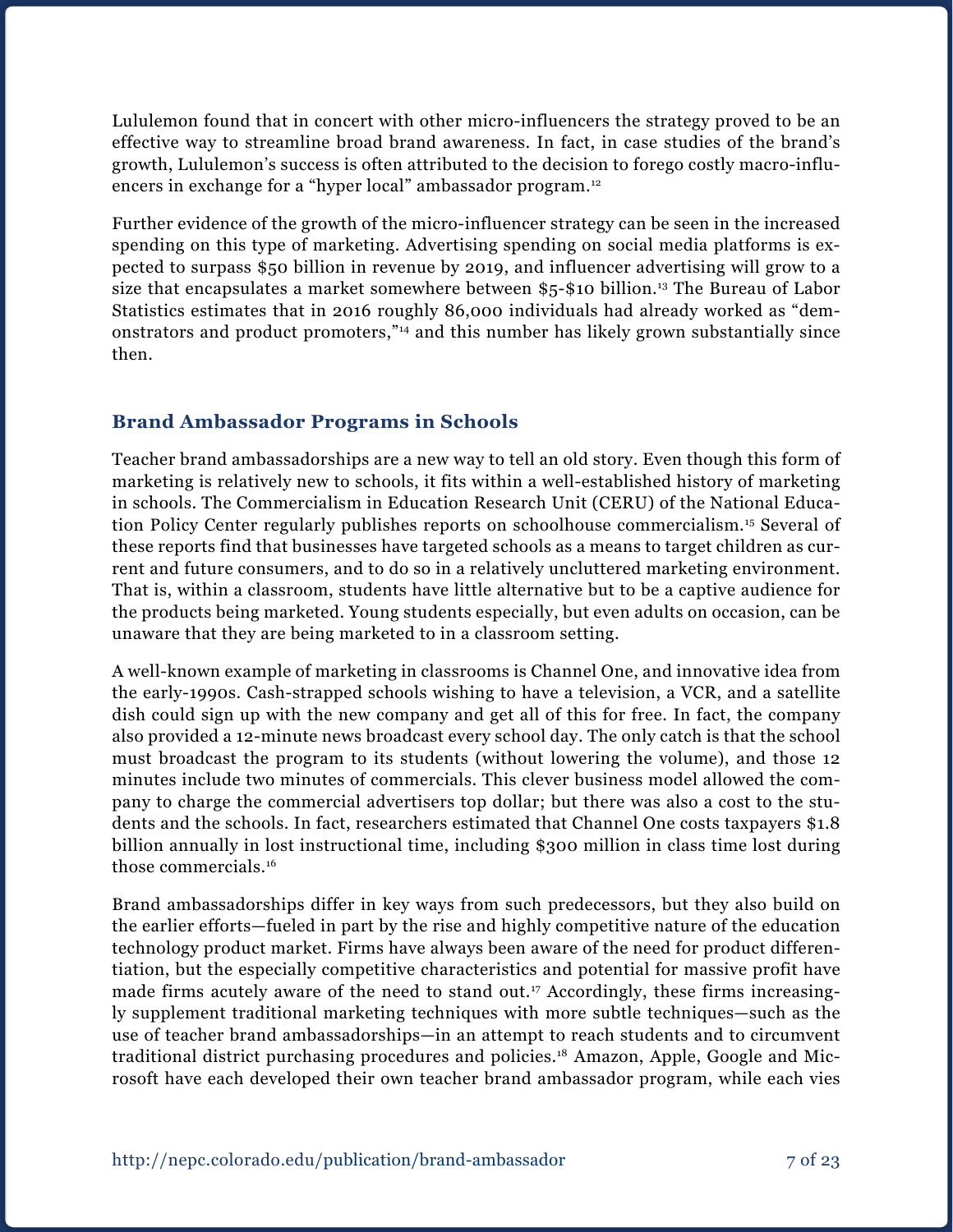for a greater share of the education technology market.<sup>19</sup> The intent of these "bottom-up" approaches and of the micro-influencer strategy is to elicit favorable relationships within classrooms, districts, and schools.

Depending on the brand they promote, brand ambassador teachers receive compensation or perquisites (perks) ranging from "swag," which may include t-shirts or bags with company logos, to a choice of a "digital gift" or 3-D printer, micro-credentials in subjects like STEM and finance, or perhaps an all-expenses-paid trip to a brand-related meeting or convention.20 While each program is different, an illustration is provided by the cable network Cartoon Network (owned by Time Warner). The Network offered teachers who participated in the "CN STEAMBassador" program an influencer kit with swag, access to Cartoon Network events, early access to Cartoon Network content for themselves and their students, and ongoing networking opportunities with Cartoon Network's Board of Advisors.<sup>21</sup>

In return, Brand Ambassador programs expect teachers to take on a variety of roles inside and outside of the classroom. At the most basic level, a teacher who is a brand ambassador is usually required to use the company's products as part of classroom lessons. Most programs then require that teachers share their product experiences on their social media accounts, blogs, and more generally with their social network of other teachers, friends, parents, and students. Further, teachers are often expected to act as representatives of their brand<sup>22</sup> and attend product conferences and teacher summits on behalf of the product, plus participate in interviews. In some cases, teachers are asked to fill the roles of recruiter, salesperson, and "de facto customer service representatives" who can respond to other teachers' inquiries about the products.<sup>23</sup>

## **The Benefits and Costs of Teacher Brand Ambassador Programs**

On the surface, teacher brand ambassador arrangements appear innocuous and even a winwin-win for companies, teachers and students: a teacher gains access to teaching materials and the potential for some personal compensation, students gain access to resources that would otherwise be unavailable, and firms receive a teacher's endorsement and gain access to students, parents, teachers and school administrators for a relatively low cost. These programs, however, have embedded within them a number of characteristics that pose threats to the profession of teaching and to students' learning.<sup>24</sup> In this section, we consider these potential benefits and harms from teacher brand ambassador programs.

### **The Benefits and Costs to Firms**

For firms, the micro-influencer strategy affords them a number of benefits for a relatively low cost. For example, while a firm may allocate millions of dollars to pay a celebrity brand ambassador, a micro-influencer—who might have anywhere from 100 to 50,000 followers or work in a school with 50 to 100 other teachers—might be compensated with anything from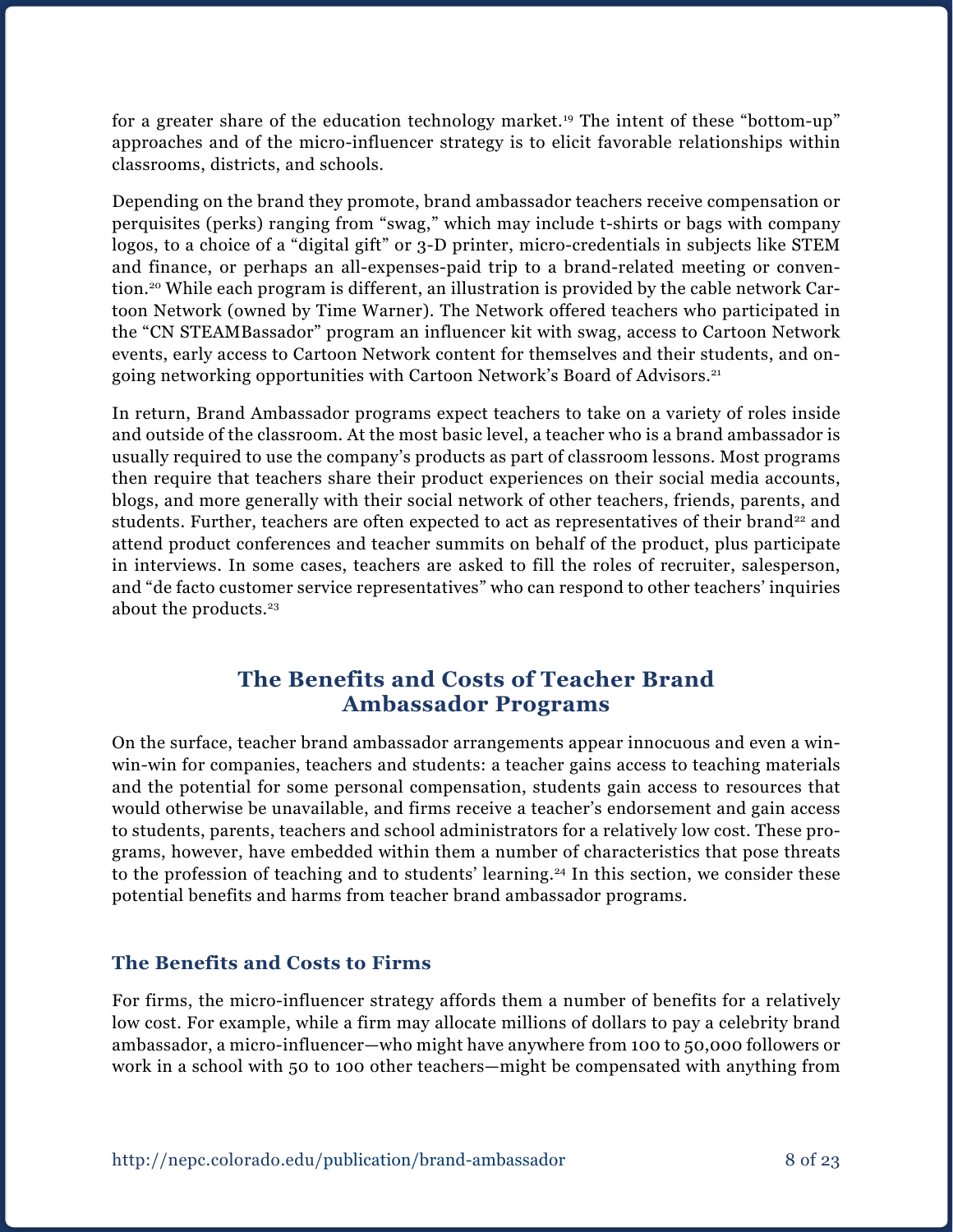a t-shirt to a minimal monetary payout.<sup>25</sup> This low fiscal cost potentially allows firms to recruit, and maintain, relationships with multiple teachers at once.

In addition, the design of social media platforms allows for an individual's "influence" to be easily quantified through that person's "reach" or social following.<sup>26</sup> Analysts can quantify and monetize the interactions and social activity generated with each post using, for example, an individual's Twitter, Instagram, Pinterest, and Facebook followers. For teacher brand ambassadors, this digital influence is in addition to the influence teachers exhibit in schools. Accordingly, teachers represent an especially convenient and appealing group of influencers. Within their community (i.e., among schools, students, parents, and colleagues), teachers carry a high level of respect and admiration, a characteristic that is integral to the success of the micro-influencer strategy.<sup>27</sup> Students and parents are less likely to doubt the judgment of a teacher they know than the judgment of a stranger or even a celebrity.<sup>28</sup> Because of this, the educational products marketed by firms through the voice of teachers can experience an immediate boost in credibility and value.

Moreover, brand ambassadors are often independent contractors and easily replaced when necessary. For instance, because provisions are often explicitly written into contracts stating that individuals are not to break federal, state or local laws, firms can easily terminate contracts that go awry.<sup>29</sup> In this way, the micro-influencer strategy allows firms to avoid tying a brand name to celebrities—like Tiger Woods, OJ Simpson, Lance Armstrong, or Maria Sharapova—who leave open the risk of a scandal that renders the endorsements valueless—or worse.30 This allows firms to benefit from the social influence of a teacher without granting any guarantee to teachers or students that the products procured in exchange for this social influence will continue.

### **The Benefits and Cost to Teachers**

For some brand ambassador teachers, the compensation of perks or the social following associated with participating in these programs may be the driving motivation. However, we suspect that most teachers who are willing to enter into these partnerships do so simply to supplement their teaching. For these teachers, promoting brands on social media or inviting brands into a classroom can seem like an inconsequential price to pay in exchange for resources that may improve the functionality of their classroom. Thus, the main benefits associated with teacher brand ambassador programs are likely seen to be communal (providing additional classroom resources) as opposed to private (receiving pecuniary rewards).

However, as described above, teacher-focused brand ambassador programs are structured so that risk is primarily borne by the teacher. This leaves teachers in a potentially precarious situation if a product were to fail or otherwise be problematic. Privacy issues, in particular, tend to arise around new technology applications. As one example, consider what happened in a Melbourne (Australia) school when a well-intentioned teacher used a product called "Seesaw," which recruits teachers to use their products through a brand ambassador program.31 Seesaw allows parents to view "test results, photos of students' work and clips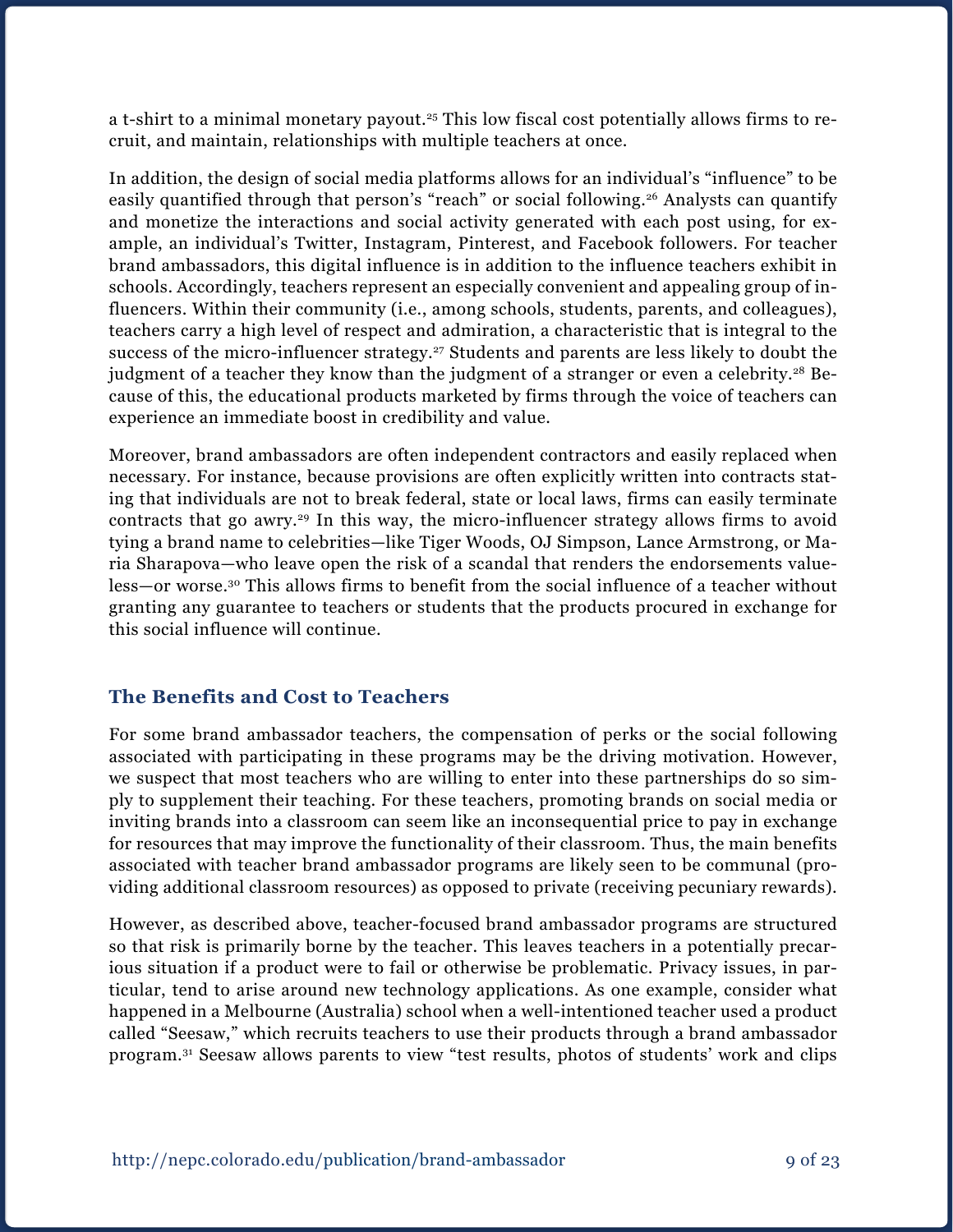of class presentations that they can comment on," and the teacher used Seesaw without informing parents of the extent of the digital application (e.g., that their young children were being filmed without parental permission). One parent commented in response to the product being used without her consent, "It was creepy … I didn't know where the data was stored or for how long."32 Technology has also introduced new forms of bullying into schools,33 and teachers should be wary of the potential for a brand ambassador product being misused by a bully.

Further, teacher brand ambassador programs are not educational programs designed with the intent of fostering student learning; they are designed for the purpose of stimulating brand exposure, fostering the sale of a product, and building a consumer base. Concerns about the reputation of teachers or the well-being of students are secondary to the marketing purpose. For example, when McDonald's proffers a McTeacher's Night its primary concern is not student outcomes.34

However, owing in part to their very real needs and relatively easy replaceability, teachers—even if they wish to negotiate—have little to no leverage in negotiating the terms of their engagement as brand ambassadors. The result is that firms can dictate teachers' role and responsibilities, and they ultimately impose upon teachers the additional burden of unilaterally ensuring that the material brought into the classroom is suitable for their students. Teachers have little or no support in reviewing or assessing the value of the materials offered. In this way, a product offered through a brand ambassador program becomes part of the school's academic curriculum without any indication of the efficacy of the product.

In addition, school districts and parents have no way to know whether the decision to use an educational product was grounded strictly in pedagogical considerations or to a consideration tied to a corporate brand ambassador agreement. Consider, for instance, the experience of the Baltimore County Public Schools (BCPS) and its former superintendent, Shaun Dallas Dance. Dr. Dance, like many superintendents, was offered the opportunity to attend national edtech conferences with all expenses paid. Shortly after one such conference, he convinced the BCPS school board to approve a \$200 million budget allocation for the implementation of a one-to-one laptop program. As of January 2018, the district spent \$147 million, but the program had produced lackluster results. In addition, in March of 2018, Dr. Dance pleaded guilty to perjury after it was found that the he concealed "the nature and extent of his outside business interests and conflicts of interest."35 This example is on a much larger scale than any decision a brand ambassador teacher would be called upon to make—and the example also involves the crime of perjury. But the overlap with brand ambassadorships is that parents, students and the public cannot know when a decision is improperly influenced.

### **The Benefits and Costs to Students**

The strategy behind teacher-focused brand ambassadorships—and arguably behind all school-based marketing—largely arises from the deep financial need faced by public schools. As these firms know, teachers are tasked with delivering an education to students within a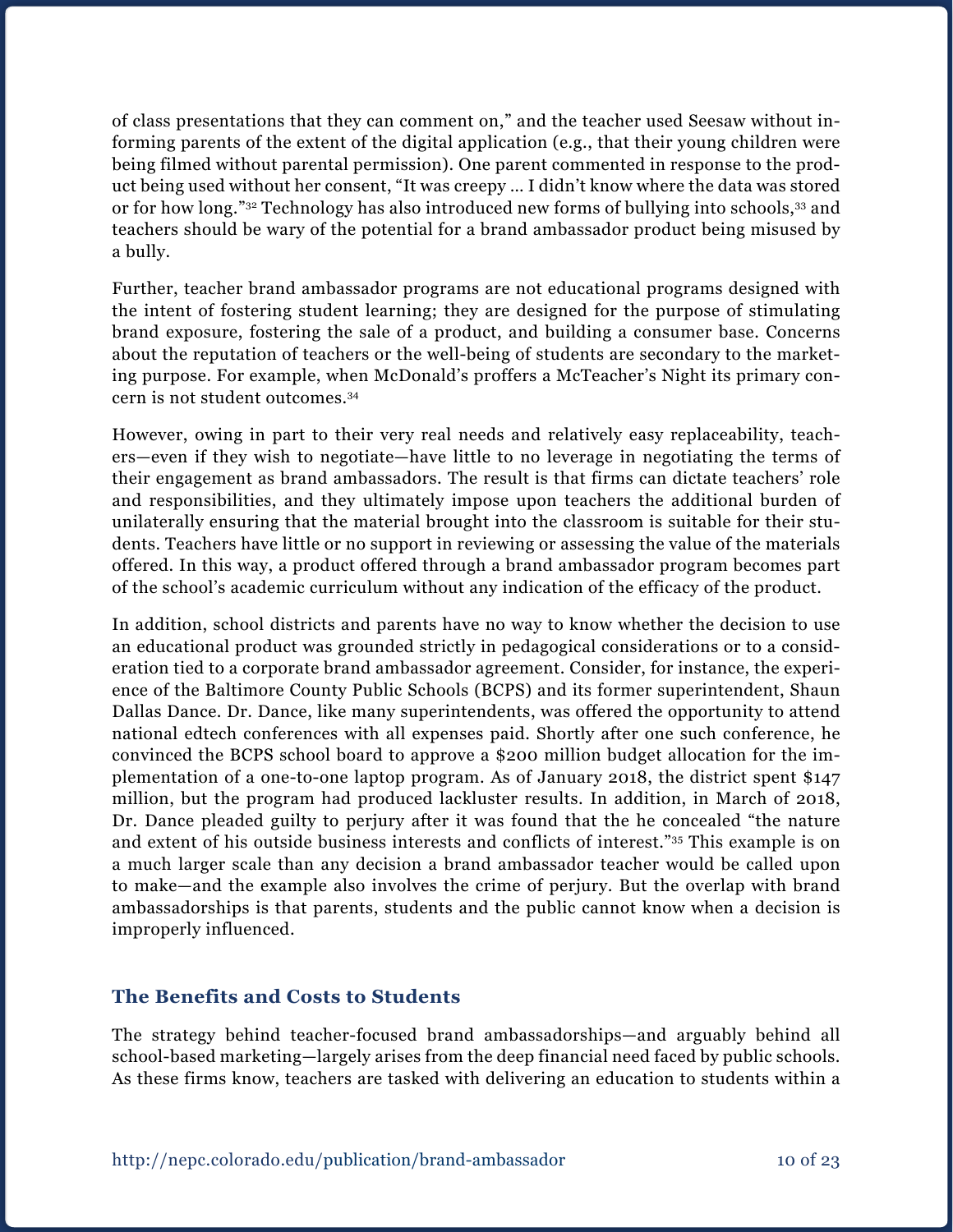public system that often lacks adequate resources due to severe underfunding.36 Within this context, firms find dedicated teachers facing the task of meeting high educational expectations with inadequate resources, who do their best to cobble together needed resources.<sup>37</sup> This is especially true of teachers working in schools where systemic discrimination and chronic underfunding have severely restricted students' opportunities to learn.38

Through brand ambassadorships, companies offer to help fill the resources void left open by federal, state, and local funding. In this way, these marketing endeavors are a symptom of larger social, political, and cultural problems. But aren't these programs nonetheless beneficial for students, given this reality? Although the resources might not be what the teachers would use if making independent decisions, isn't something better than nothing?

In some cases, the answer is indeed that the products likely benefit classroom instruction. But the products offered are largely untested and have no proof of efficacy. In some cases, then, more effective curricula, educational tools and lessons may be pushed aside.39 In the most egregious cases, this may reduce students' in-classroom experience to an educational infomercial. In fact, because of the teacher's divided loyalty, this situation makes it unclear to parents, supervisors, or even a teacher, whether the decision to use a brand ambassador product is the result of the obligations to the company or to the students—for valid educational reasons.40

In those situations where the product or its usage is problematic, the students are harmed; but the education technology firms can nonetheless benefit, by using the experience of students and teachers as research and development to improve the production of their products. When vendors are offering untested or unproven materials, students play the role of guinea pigs, and the teacher compromises the integrity of the classroom. Again, this strategy is not new. In a 1996 article titled, *Mad Rushes Into the Future: The Overselling of Educational Technology*, Doug Noble wrote, "computer-based education is more about using the education market in the service of technological product development than it is about using technology in the service of education."41 Little has changed over the succeeding two decades; the recent pushback against Summit Learning combined concerns about data mining and privacy with concerns about exposing students to an unproven product.<sup>42</sup>

Moreover, while school districts press forward with initiatives that are centered around the use of technology, an opportunity cost arises when they forego evidence-based educational initiatives (e.g., smaller class sizes and intensive tutoring). Consider again the \$147 million spent for the use of laptops in Baltimore county public schools. How else might these resources have been spent?43

## **Policies Addressing Issues Concerning Teacher-Focused Brand Ambassadorships**

A conflict of interest can arise when someone is acting with divided loyalties—presenting both legal and policy concerns.<sup>44</sup> Laws in this area focus in particular on conflictual situations involving those making public policy as well as those in self-regulating professions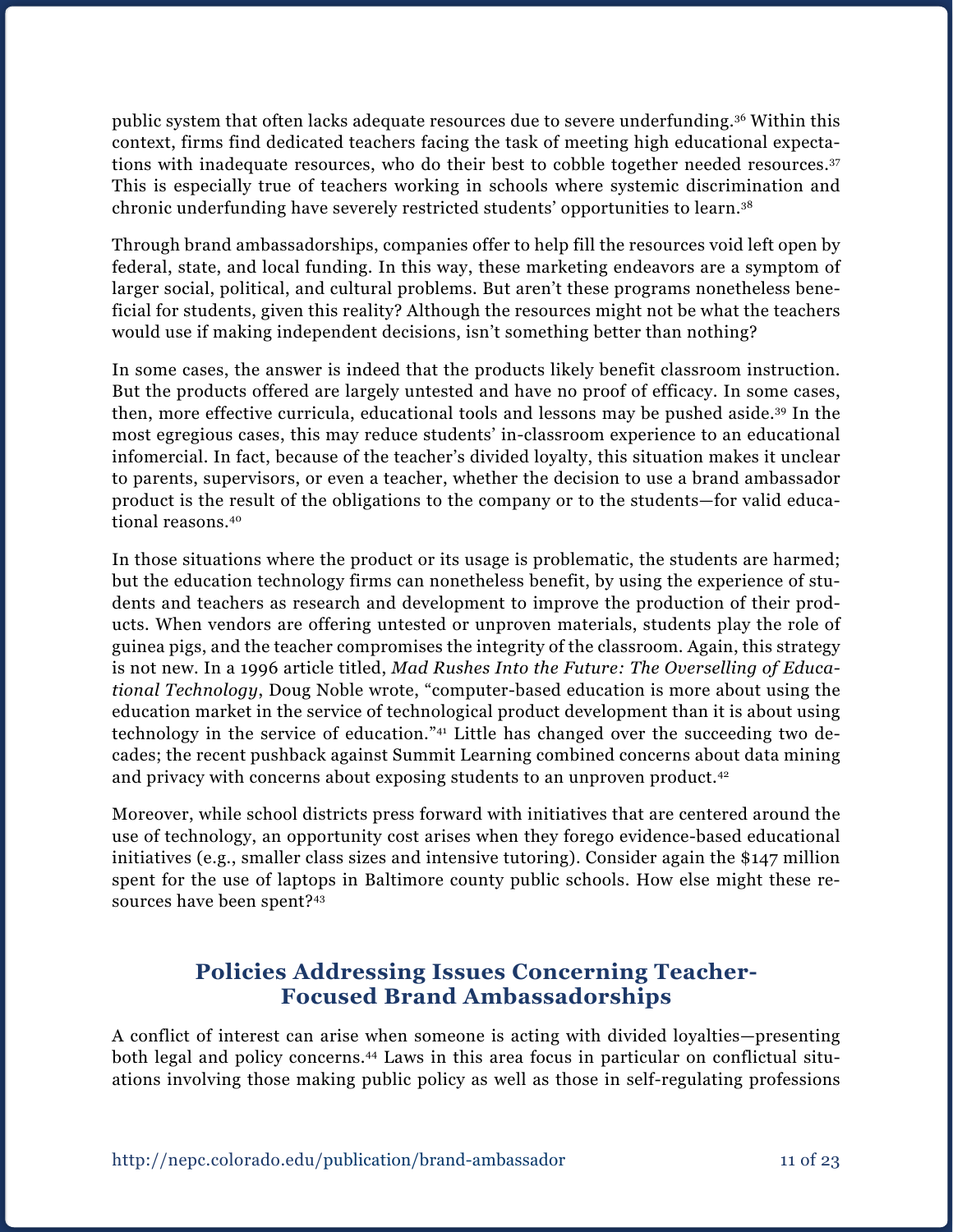(e.g., law itself), since they threaten the policymaker's or professional's ability to perform their specified functions competently and fairly.45 As discussed below, teachers as governmental employees technically fall within conflict laws governing governmental employees even though those laws were likely written with policymakers, not teachers, in mind.

Teachers' primary duty is to their districts and students and is carried out by performing central teaching functions. When teachers' loyalty to their districts and students is undermined by a duty owed to a third party, those teachers have a conflict of interest.46 When teachers become brand ambassadors and make any decision pertaining to curriculum or pedagogy, it becomes almost impossible for parents, supervisors, or even the teachers themselves, to determine whether the company incentives play a role.47 Brand ambassador arrangements, by creating conflicts of interest, thus inherently undermine teachers' ability to perform their core functions with integrity.48

If teacher brand ambassador programs continue and grow, teachers' unions and school districts should be prepared. In this section, we examine national, state, and local conflict of interest policies and professional codes of ethics. This examination of state and local policies focuses primarily on codes of ethics and conflict of interest policies in the state of Colorado because of our familiarity with these policy settings; laws and policies across the U.S. are, however, very similar—except as noted.

#### **National policies that address the threats of teacher-focused brand ambassadorships**

A number of national organizations have adopted model codes of ethics for educators. Although these codes are not binding law, they provide guidance for school districts when creating their own codes of ethics.

The National Education Association provides a *Code of Ethics of the Education Profession*. 49 The provision relating to conflicts of interest states: "The educator shall not accept any gratuity, gift, or favor that might impair or appear to influence professional decisions or actions."50 The clause straightforwardly cautions teachers that it is unethical to take gifts that might give someone reason to believe the giver has influence over teaching decisions. If a company gives a teacher free software for the classroom, for instance, a reasonable person would not suspect that the company has influence over the teacher's decisions. However, if a company gives a brand ambassador teacher a percentage of sales of the software, a reasonable person would conclude that the company does have influence over the teacher's decisions. *New York Times* reporter Natasha Singer described one such offer: "The competition for these teacher evangelists has become so fierce that GoEnnounce, a one-year-old platform where students can share profiles of their accomplishments, decided to offer a financial incentive—a 15 percent cut of any school sales that resulted from referrals."51 (The company reports that no teacher had asked for the commission by the time of Singer's article.)

The Association of American Educators, which presents itself as an alternative to unions, also has a Code of Ethics, which states that, "The professional educator endeavors to pres-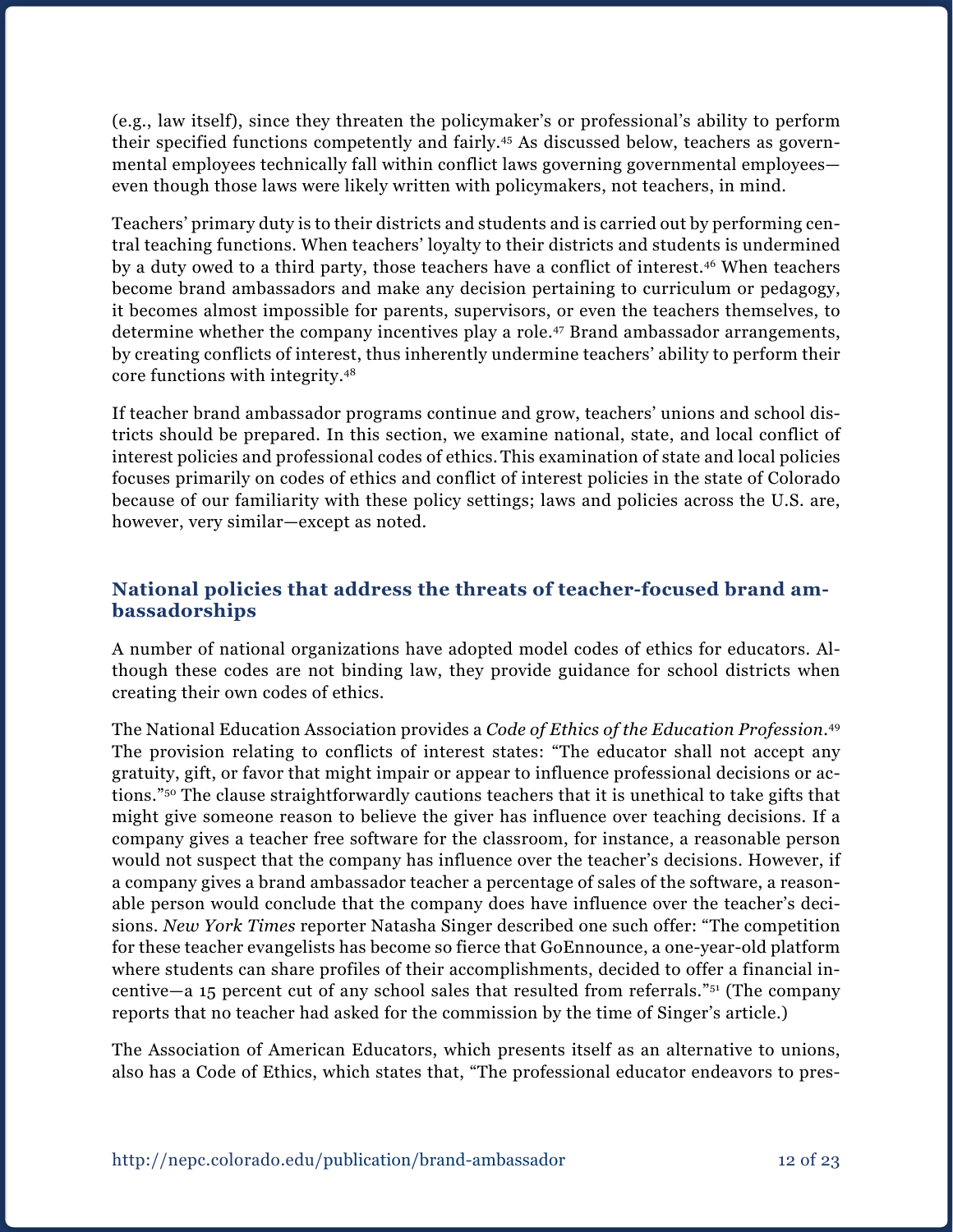ent facts without distortion, bias or personal prejudice."52 This code also provides, "The professional educator does not use institutional or professional privileges for personal or partisan advantage."53 When brand ambassador teachers receive significant compensation (e.g., a product or a trip), they are arguably using their professional privileges for personal advantage. These companies contract with teachers for a marketing purpose: to reach districts, schools, other teachers, and students. The "but for" causation is straightforward: *but for* their position as teachers, they would not be afforded the same opportunity to become brand ambassadors.

#### **State Policies**

As discussed in the next section, most teachers looking for guidance will ultimately turn to the conflict-of-interest policies of their school districts. But district-level policies often implement state law. These state laws address ethics and conflicts of interest for public employees in a general sense; they are not typically specific to teachers. While policymakers and employees with, e.g., purchasing discretion are the types of government employees of most concern, state ethics laws are generally written and interpreted to cover all public employees.54 These statutory conflict of interest laws serve a public purpose in the sense that they provide confidence in the operation of the government.55 For example, Colorado law, which is typical of state approaches, defines a public employee as "a temporary or permanent employee of a state agency or any local government, except a member of the general assembly and an employee under contract to the state."56 Public school teachers are thus subject to such conflict-of-interest laws.

As public employees, teachers are subject to restrictions on what kinds of gifts they can receive while operating in their official capacity:57

A public officer … or an employee shall not; accept a gift of substantial value or a substantial economic benefit tantamount to a gift of substantial value; which would tend improperly to influence a reasonable person in his position to depart from the faithful and impartial discharge of his public duties.

A teacher serving as brand ambassador may be violating this law by accepting gifts from companies that are ultimately seeking to build their brand's reputation in schools. In addition, Colorado has regulations in place that dictate what kind of behavior is unethical for an educator:

It shall be unethical behavior for a license holder [e.g., the holder of a teaching license] or applicant to solicit, accept, or agree to accept or to have ever solicited, accepted or agreed to accept anything of substantial value from any person when the license holder or applicant knows, or a reasonable person could construe, that the conferment of the thing of value is for the purposes of influencing the license holder or the applicant's professional judgment or performance of professional duties.58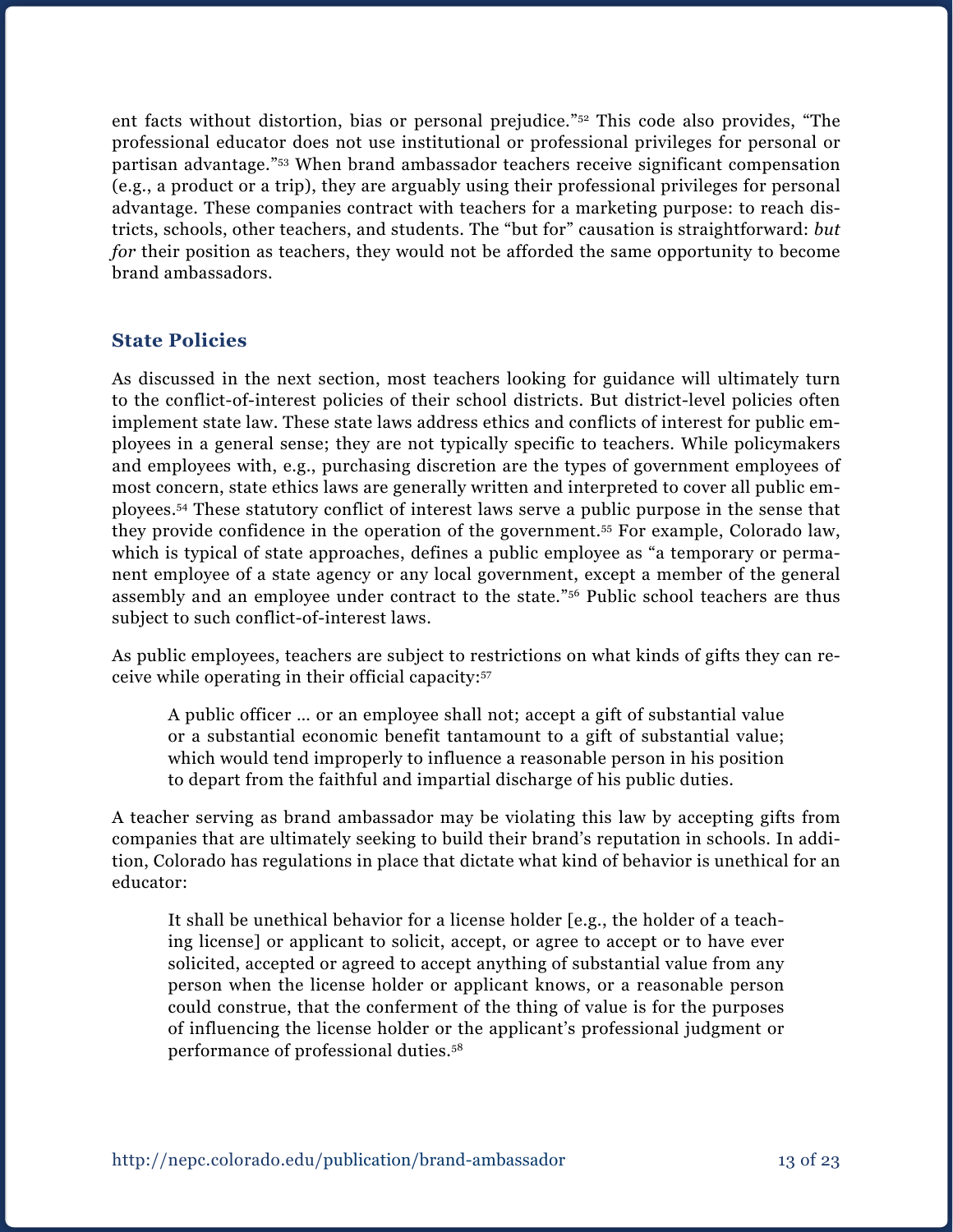Other state boards and commissions have considered issues worth noting, pertaining to brand ambassador-like arrangements for public employees. For example, the West Virginia Ethics Commission has wrestled with a number of relevant questions. In one decision, the commission concluded that the state's restriction on public employee commercial endorsements prevented the state from entering into an agreement with a large software vendor that would have included West Virginia teachers in a promotional video. The state itself asked for the advisory opinion because the relevant state agency concluded that the software was beneficial, and the state wanted the educators to participate. But West Virginia law provides: "A public official or public employee may not knowingly and intentionally use his or her office or the prestige of his or her office for his or her own private gain or that of another person."59

#### **Local policies that address the threats of teacher-focused brand ambassadorships**

Borrowing from national and state ethics and conflict-of-interest policies, school districts can assist their teachers by providing adequate and clear guidance. While the state laws cited above are important, teachers are likely to experience the laws through school district guidance and enforcement. The decision as to whether and how to enforce conflicts rules generally lies at this district level. Moreover, these policies and their enforcement (or not) are normally the last word; courts are very unlikely to second-guess decisions made by school district leaders, particularly elected school boards.<sup>60</sup>

Typically, state statutes provide authority for each school district's board of education to create its own policies. The Colorado law, for example, authorizes districts to "adopt written policies, rules and regulations, not inconsistent with law that may relate to the efficiency, in-service training, professional growth, safety, official conduct, and welfare of the employees, or any classification of the district."61 Conflict-of-interest policies likely fall under the "official conduct" language of this statute, thus authorizing each school district to adopt its own set of policies and procedures around potential conflicts of interest.62 As a practical matter, these district policies are likely to pull language from state statutes and from provisions in state constitutions. Below, we examine the policies of three Colorado school districts, to better understand how these policies guide teachers' decisions about whether to participate in a brand ambassador program.

The Boulder Valley School District (BVSD) implemented the following policy, which is based on language from the Colorado Constitution:<sup>63</sup> "No district employee shall engage in or have a financial interest, directly or indirectly, in any activity that conflicts or raises a reasonable question of conflict with his or her duties and responsibilities in the school system."64 While the financial benefits for teachers who are brand ambassadors tend to be small, they do exist.<sup>65</sup> In applying the BVSD rule, the question thus becomes whether the brand ambassador activity "conflicts or raises a reasonable question of conflict with his or her duties and responsibilities in the school system."66 A teacher might contend that the product being introduced will have benefits for their students—with the logical conclusion that there is no conflict since their normal duties are advanced by the arrangement. That is, while the first part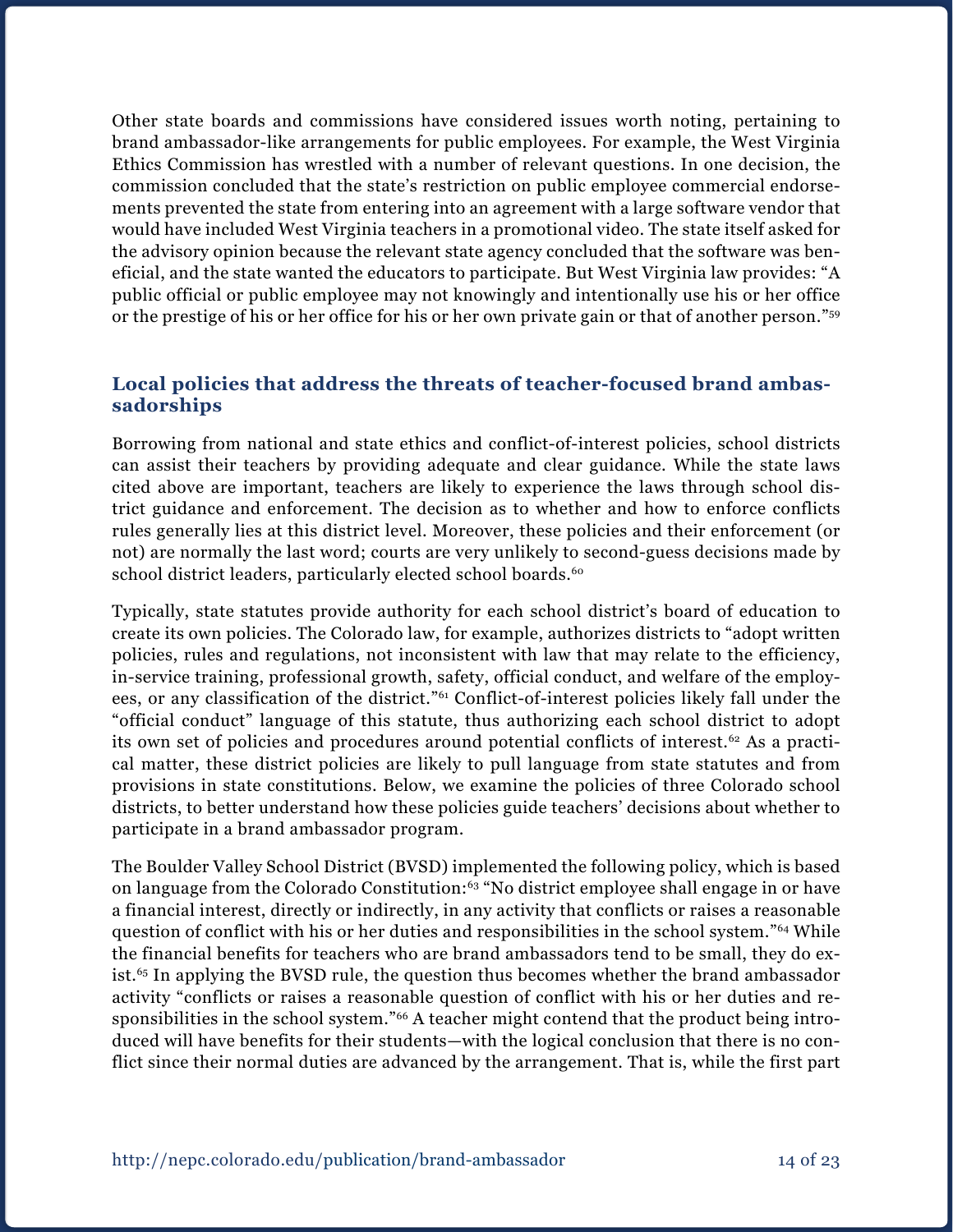of the policy restriction is met (a financial interest), the argument is that there is no conflict with job duties. As a practical matter, that judgment will be made by the school district.

Similarly, the Code of Ethics of Aurora (Colorado) Public Schools provides "that each employee be free of any investment association or other relationship that could conflict with her/his responsibility to act objectively in matters affecting the District."<sup>67</sup> The issues posed here are very similar to those in Boulder. To what extent does a relatively small reward affect a brand ambassador's objectivity when faced with a decision that affects the district and implicates their role as a brand ambassador? Again, the school district's judgment would likely be conclusive, and the judgment would probably depend on what kind of incentives the teacher receives. A teacher who receives the use of a 3-D printer for their classroom would be less likely to have that perk affect decision-making than if the perk also provided such a printer for use in the teacher's house. Similarly, teachers who receive an all-expense-paid trip to a conference may lose their sense of objectivity towards district-related decisions.

The Aurora Public Schools policy also provides examples of circumstances in which a conflict of interest might arise. One such example is as follows: "Receiving any compensation, in addition to regular salary and benefits, whether the compensation is financial or otherwise, for the performance of duties with respect to which any employee already receives payment from the District."68 The comparable language for the Colorado Springs guide to proper conduct for public employees states, "An employee should not perform an official act directly and substantially affecting a business or other undertaking to its economic detriment when he [sic] has a substantial financial interest in a competing firm or undertaking."<sup>69</sup> The nature of teachers' role as brand ambassadors puts them in a position where an official act may benefit one organization (brand company or school district) but might be detrimental to the other (school district or brand company). Any type of conduct that puts a teacher in this position is problematic and should be examined. But the word "substantial" (in the Colorado Springs policy) would likely exclude smaller benefits received by brand ambassador teachers.

Another portion of the Colorado Springs policy, concerning gifts to and solicitations by staff, is also worth mentioning:

All employees of the District are prohibited from accepting gifts of other than nominal value from companies or organizations doing business with the District. Exceptions to this policy are the acceptance of minor items which are generally distributed by the company or organization through its public relations program.<sup>70</sup>

Because teacher-focused brand ambassadorships potentially provide students with benefits, and because teacher compensation is generally small, the threats posed by these arrangements will not necessarily prompt schools district to step in. However, given the threats to educational integrity and the well-being of students, school districts should respond accordingly to the emergence of the teacher brand ambassador phenomenon.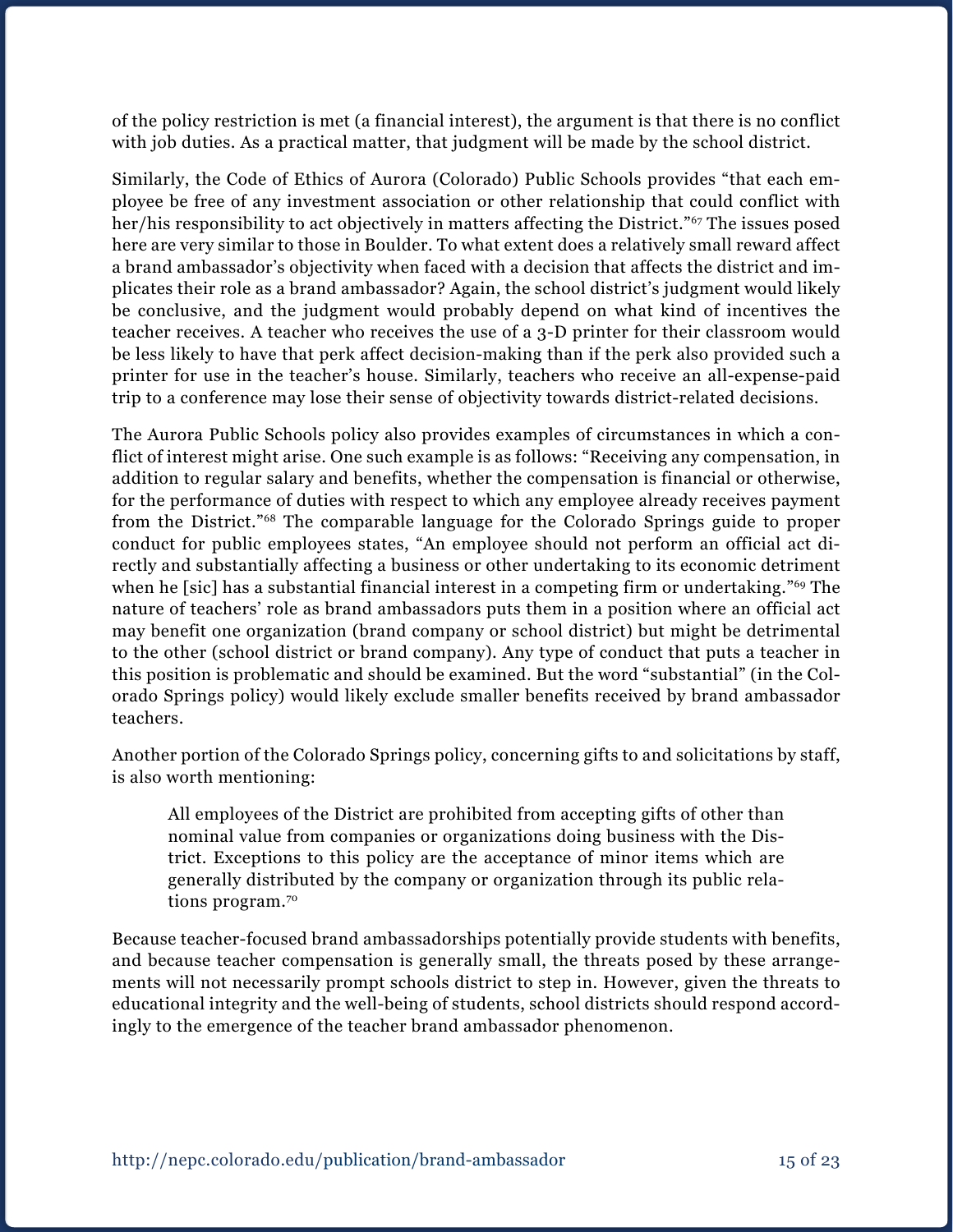## **Conclusion and Recommendations**

Teacher-focused brand ambassador programs create partnerships between teachers and private firms. Although they are framed as opportunities for teachers to supplement their classroom with new educational products that would otherwise be financially out of reach, brand ambassador programs raise ethical questions and create potential conflicts of interest. It is unclear whether a teacher who participates in a brand ambassador program would have chosen a different lesson or approach but for the contractual obligation to the product. Because of this, teachers are at risk of violating state and district conflict-of-interest policies. Meanwhile, students become the captive audience for the firm's marketing efforts.

Yet the reality facing many teachers is one of significant financial need. Public schools remain severely underfunded, with the weight of this burden falling heavily on schools in urban, predominantly African American and Latinx, communities as well as on many lower-income rural communities. To fill this financial void, teachers often use their personal assets to meet classroom needs. It is understandable, then, when teachers seize the new brand ambassador tool proffered as a way to help their students. Students' educations may sometimes benefit from these products, while other times their educations may suffer. In each case, however, the decision-making that results in the product's use is problematic—subject to conflicts of interest and entangled with fiscal pressures that should not influence a teacher's deliberations. Meanwhile, the product's producer gains an immediate return on investment when the product is used in a classroom and shared in a teacher's social network. Teachers' role accordingly expands from public servants to agents of special interests. In this scenario, only the advertisers are clear winners.

### **Recommendations**

- We recommend that school districts review current codes of ethics and conflict-of-interest policies. Where necessary, states and districts should update these policies to reflect the challenges posed by new technology – such as social media – and brand ambassador programs.
- We recommend that districts include teachers and parents in this process of reviewing ethics and conflict-of-interest policies and, more broadly, in the process of purchasing and researching curriculum. Policies should not be updated via a top-down approach.
- We recommend that these policies provide teachers and other public employees in the school community with ample and clear guidance on the ethics of their roles.
- Our final recommendation is the most obvious and important: Schools should be adequately funded so that every student receives the necessary resources to learn and teachers receive appropriate compensation for their work without relying upon corporate sponsorships or funding.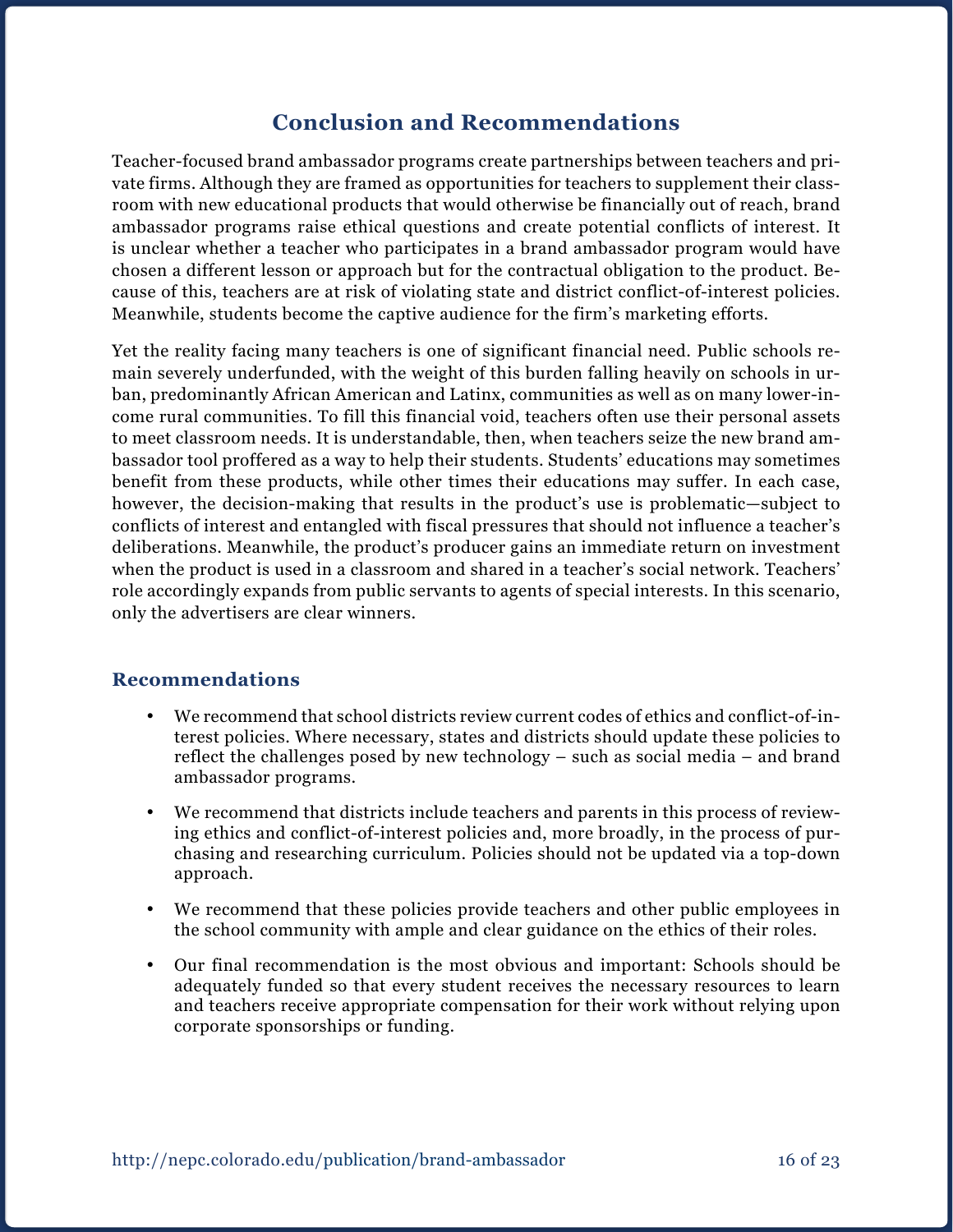## **Notes and References**

- 1 *The world's highest paid athletes 2017*. Retrieved December 15, 2017, from [https://www.forbes.com/](https://www.forbes.com/athletes/#384770c055ae) [athletes/#384770c055ae](https://www.forbes.com/athletes/#384770c055ae)
- 2 Eytan, D. (2017, June 05). *Kendall Jenner joins Adidas as latest brand ambassador*. Retrieved December 15, 2017, from https://www.forbes.com/sites/declaneytan/2017/05/31/kendall-jenner-joins-adidas-as-latest-brandambassador/#607c9e0d16fa
- 3 Hsu, C.K., & McDonald, D. (2002). An examination on multiple celebrity endorsers in advertising. *Journal of Product & Brand Management*, *11*(1), 19-29.
- 4 Dwivedi, A., Johnson, L.W., & McDonald, R.E. (2015). Celebrity endorsement, self-brand connection and consumer-based brand equity. *Journal of Product & Brand Management, 24*(5), 449-461.
- 5 Evans, G. (2016, October 31). *'Be Like Mike': The story behind Michael Jordan's iconic Gatorade commercial song*. Retrieved December 04, 2017, from [http://www.complex.com/sports/2016/05/be-like-mike-michael-jordan](http://www.complex.com/sports/2016/05/be-like-mike-michael-jordan-gatorade-commercial-song)[gatorade-commercial-song](http://www.complex.com/sports/2016/05/be-like-mike-michael-jordan-gatorade-commercial-song);

Banks, A. (2014, July 16). *Behind the swoosh: The anatomy of Nike's "Bo Knows" campaign*. Retrieved December 05, 2017, from [https://www.highsnobiety.com/2014/07/15/behind-the-swoosh-the-anatomy-of-nikes-bo-knows](https://www.highsnobiety.com/2014/07/15/behind-the-swoosh-the-anatomy-of-nikes-bo-knows-campaign/)[campaign/](https://www.highsnobiety.com/2014/07/15/behind-the-swoosh-the-anatomy-of-nikes-bo-knows-campaign/)

- 6 Alsmadi, S. (2006). The power of celebrity endorsement in brand choice behavior: An empirical study of consumer attitudes. *Journal of Accounting, Business & Management*, *13*.
- 7 Bearne, S. (2015, June 05). *Because they're worth it? The power of a celebrity brand ambassador*. Retrieved December 05, 2017, from [https://www.theguardian.com/small-business-network/2015/jun/05/celebrity-brand](https://www.theguardian.com/small-business-network/2015/jun/05/celebrity-brand-ambassador-business)  [ambassador-business](https://www.theguardian.com/small-business-network/2015/jun/05/celebrity-brand-ambassador-business);

Creswell, J. (2008, June 21). Nothing sells like celebrity. *The New York Times*. Retrieved December 05, 2017, from <http://www.nytimes.com/2008/06/22/business/media/22celeb.html>

- 8 Schrage, M. (1994, February 01). *Is advertising dead*? Retrieved December 3, 2017, from [https://www.wired.](https://www.wired.com/1994/02/advertising-2/) [com/1994/02/advertising-2/](https://www.wired.com/1994/02/advertising-2/)
- 9 Khamis, S., Ang, L., & Welling, R. (2017). Self-branding, 'micro-celebrity' and the rise of social media influencers. *Celebrity Studies*, *8*(2), 191-208.
- 10 Katz, E., Lazarsfeld, P.F., & Roper, E. (1956). *Personal influence: The part played by people in the flow of mass communications*. New York, NY: Routledge.
- 11 Wong, R. (2018, January 26). *TV may affect the brain, but influencer marketing affects the heart*. Retrieved November 11, 2018, from <https://www.adweek.com/digital/richard-wong-paid-guest-post-influencer-marketing/>
- 12 Mediakix Team (2018, November 14). *Top brand ambassador programs: influencers as spokespeople*. Retrieved December 20, 2018, from<http://mediakix.com/2018/05/best-brand-ambassador-programs/#gs.P52NYsoi>

Gajsek, D. (2018, July 11). *Lululemon Athletica growth study - The pillars of success*. Retrieved December 20, 2018, from <https://dgajsek.com/growth-study-lululemon/>

Comcowich, W. (2018, November 21). *6 examples of effective micro-influencer campaigns*. Retrieved December 20, 2018, from <https://glean.info/4-examples-effective-micro-influencer-campaigns/>

13 Suliman, A. (2016, December 4). Social media ads to hit \$50 billion by 2019 - Zenith. *Reuters*. Retrieved December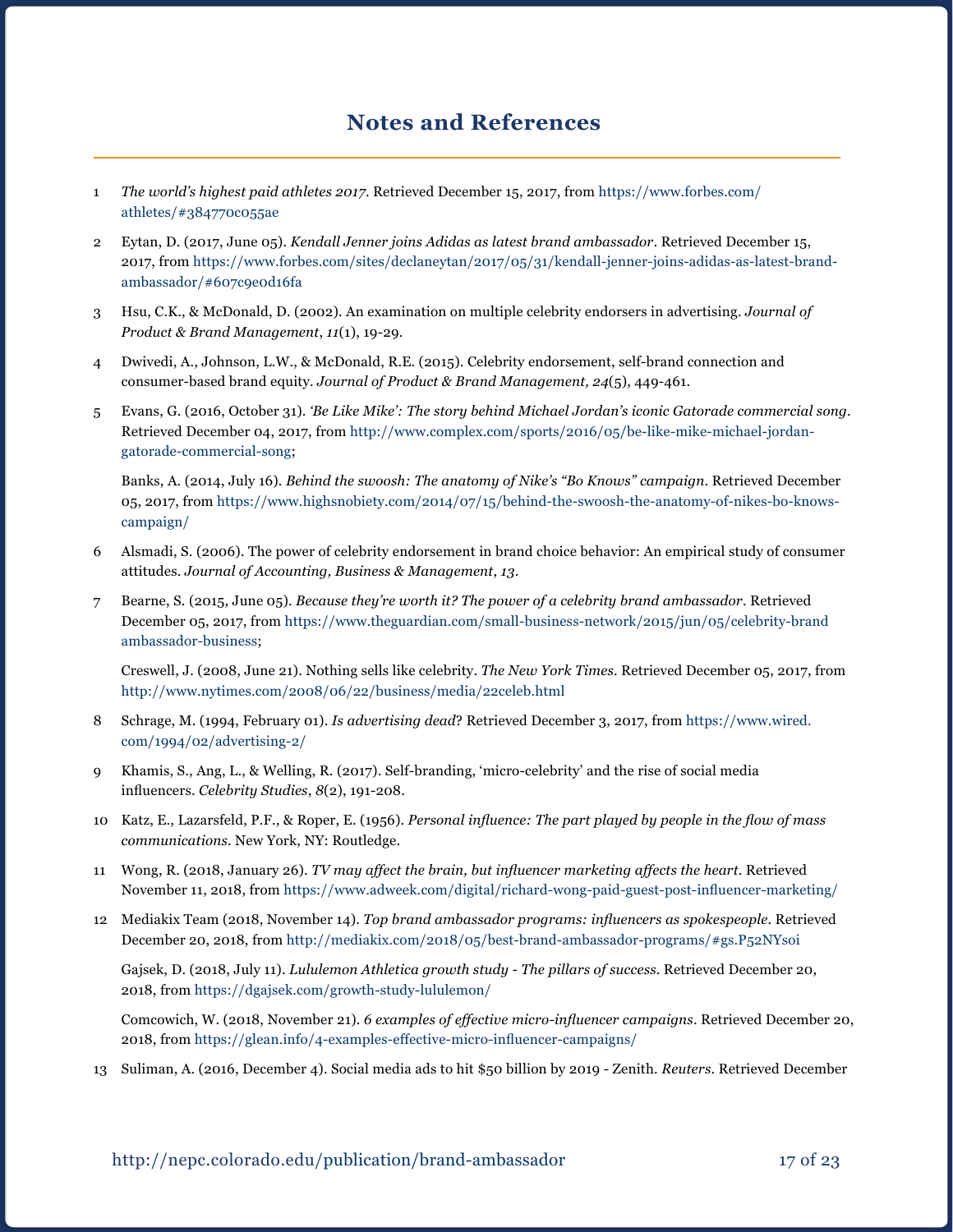15, 2017, from [www.reuters.com/article/us-advertising-forecast/social-media-ads-to-hit-50-billion-by-2019](http://www.reuters.com/article/us-advertising-forecast/social-media-ads-to-hit-50-billion-by-2019-zenith-idUSKBN13U001) [zenith-idUSKBN13U001](http://www.reuters.com/article/us-advertising-forecast/social-media-ads-to-hit-50-billion-by-2019-zenith-idUSKBN13U001);

The influencer marketing industry global ad spend: A \$5-\$10 billion market by 2020 [Chart]. (2018, March 06). Retrieved May 10, 2018, from [http://mediakix.com/2018/03/influencer-marketing-industry-ad-spend](http://mediakix.com/2018/03/influencer-marketing-industry-ad-spend-chart/#gs.fs9pSimI)[chart/#gs.fs9pSimI](http://mediakix.com/2018/03/influencer-marketing-industry-ad-spend-chart/#gs.fs9pSimI)

14 Mavrck (2016, July 8). *What Is a Micro-Influencer?* Retrieved December 15, 2017, from [www.mavrck.co/](http://www.mavrck.co/what-is-a-micro-influencer/) [what-is-a-micro-influencer/](http://www.mavrck.co/what-is-a-micro-influencer/);

U.S Dept of Labor, Bureau of Labor Statistics (2017, May) *41-9011 Demonstrators and Product Promoters*. Retrieved December 05, 2017, from <https://www.bls.gov/oes/current/oes419011.htm - nat>

- 15 Commercialism in Education Research Unit (CERU). Retrieved November 11, 2018, from [https://nepc.](https://nepc.colorado.edu/ceru-home?page=1) [colorado.edu/ceru-home?page=1](https://nepc.colorado.edu/ceru-home?page=1)
- 16 Sawicky, M.B., & Molnar, A. (1998). The hidden costs of Channel One; Estimates for the fifty states. University of Wisconsin, Milwaukee: Center for the Analysis of Commercialism in Education. Retrieved December 20, 2018, from <https://nepc.colorado.edu/publication/hidden-costs-channel-one-estimates-50-states>
- 17 Boninger, F., Molnar, A., & Murray, K. (2017). *Asleep at the switch: Schoolhouse commercialism, student privacy, and the failure of policymaking--The nineteenth annual report on schoolhouse commercializing trends, 2017.* Boulder, CO: National Education Policy Center.
- 18 Singer, N. (2017, Sept. 2). Silicon Valley courts brand-name teachers, raising ethics issues. *The New York Times*. Retrieved September 05, 2017, from [https://www.nytimes.com/2017/09/02/technology/silicon](https://www.nytimes.com/2017/09/02/technology/silicon-valley-teachers-tech.html)[valley-teachers-tech.html](https://www.nytimes.com/2017/09/02/technology/silicon-valley-teachers-tech.html)

An example at the higher-education level is Top Hat, a provider of education software that claims to drive classroom engagement. Top Hat decided to take a "bottom-up" marketing approach and target their marketing at professors (as purchasers, rather than brand ambassadors) instead of the traditional university officials overseeing purchasing decisions. See: Financial Post. (2016, October 25). *How Top Hat is winning over the edtech market one professor at a time.* Retrieved December 05, 2017, from [http://business.financialpost.com/](http://business.financialpost.com/entrepreneur/growth-strategies/how-top-hat-is-winning-over-the-edtech-market-one-professor-at-a-time) [entrepreneur/growth-strategies/how-top-hat-is-winning-over-the-edtech-market-one-professor-at-a-time](http://business.financialpost.com/entrepreneur/growth-strategies/how-top-hat-is-winning-over-the-edtech-market-one-professor-at-a-time)

- 19 Cavanagh, S. (2017, June 07). *Amazon, Apple, Google, and Microsoft battle for K-12 market, and loyalties of educators*. Retrieved November 11, 2018, from [https://marketbrief.edweek.org/special-report/amazon-apple](https://marketbrief.edweek.org/special-report/amazon-apple-google-and-microsoft-battle-for-k-12-market-and-loyalties-of-educators/)[google-and-microsoft-battle-for-k-12-market-and-loyalties-of-educators/](https://marketbrief.edweek.org/special-report/amazon-apple-google-and-microsoft-battle-for-k-12-market-and-loyalties-of-educators/)
- 20 PBS Digital Innovators 2017 [http://www.pbs.org/education/digitalinnovators;](http://www.pbs.org/education/digitalinnovators)

See "expectations" under Swivl Pioneers program at <https://www.swivl.com/pioneer-application/>

- 21 Campbell, A. (2017, September 17). *Teacher brand ambassadors: Where do we go from here?* Retrieved November 11, 2018, from<http://andrewscampbell.com/2017/09/08/teacher-brand-ambassadors-go/>
- 22 See "expectations" under Swivl Pioneers program at <https://www.swivl.com/pioneer-application/> or Seesaw Brand ambassador program at <https://app.seesaw.me/ - /ambassadors/apply>
- 23 Singer, N. (2017, Sept. 2). Silicon Valley courts brand-name teachers, raising ethics issues. *The New York Times*. Retrieved September 05, 2017, from [https://www.nytimes.com/2017/09/02/technology/silicon](https://www.nytimes.com/2017/09/02/technology/silicon-valley-teachers-tech.html)[valley-teachers-tech.html](https://www.nytimes.com/2017/09/02/technology/silicon-valley-teachers-tech.html)
- 24 Molnar, A, Boninger, F., Harris, M.D., Libby, K.M., & Fogarty, J. (2013). *Promoting consumption at school: Health threats associated with schoolhouse commercialism—The fifteenth annual report on schoolhouse commercializing trends: 2011-2012.* Boulder, CO: National Education Policy Center. Retrieved June 6, 2018, from <https://nepc.colorado.edu/publication/schoolhouse-commercialism-2012>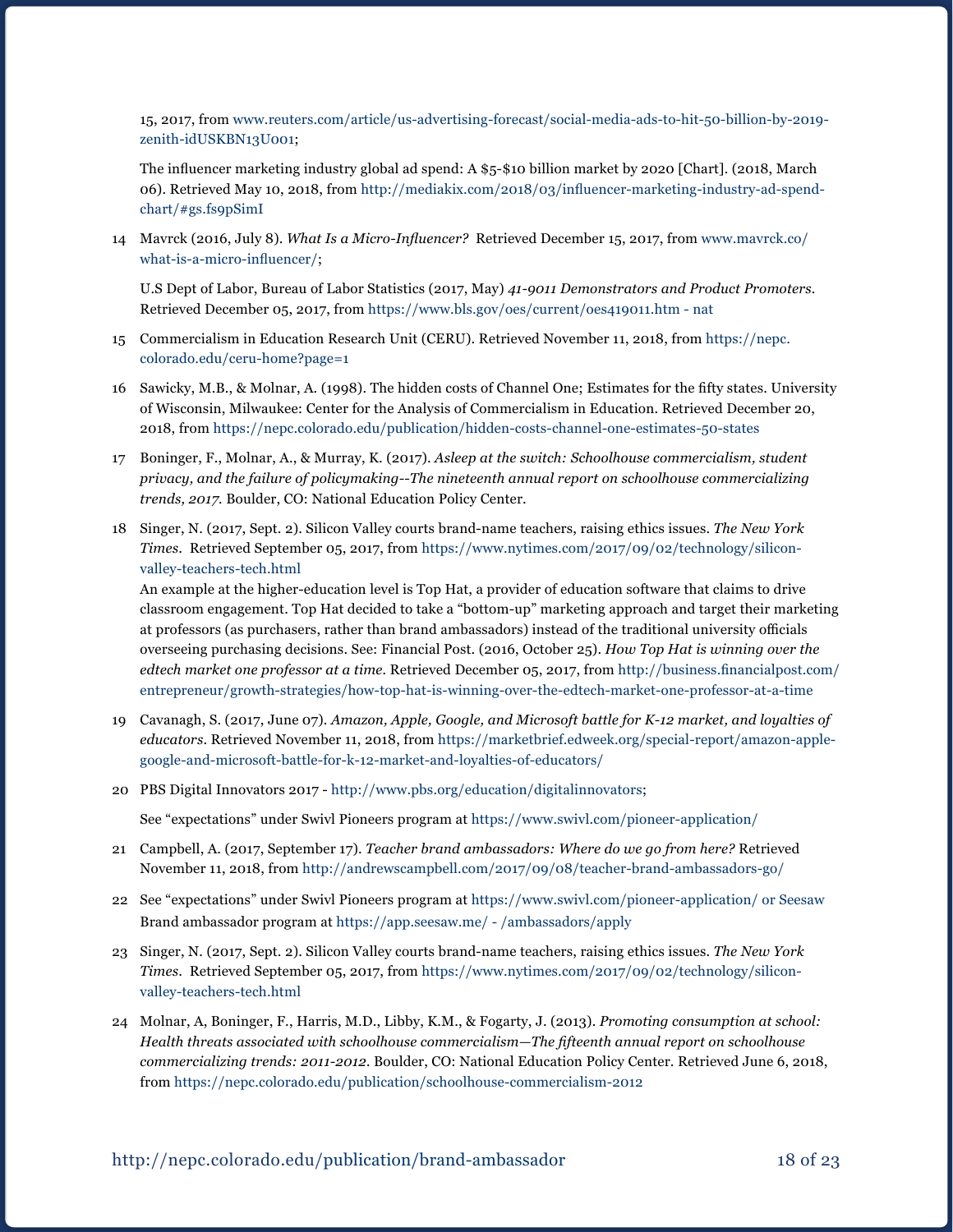25 See "perks" under Seesaw Brand Ambassador Program at <https://app.seesaw.me/#/ambassadors/apply> or PBS Digital Innovators at <http://www.pbs.org/education/digitalinnovators>

DREMEL IDEA BUILDER AMBASSADOR - [https://slideblast.com/dremel-idea-builder-ambassador](https://slideblast.com/dremel-idea-builder-ambassador-agreement-in-_59681fec1723dde6a82cf2cf.html)[agreement-in-\\_59681fec1723dde6a82cf2cf.html](https://slideblast.com/dremel-idea-builder-ambassador-agreement-in-_59681fec1723dde6a82cf2cf.html)

26 Hoffman, D.L., & Fodor, M. (2010, October 01). *Can you measure the ROI of your social media marketing?* Retrieved December 05, 2017, from [https://sloanreview.mit.edu/article/can-you-measure-the-roi-of-your](https://sloanreview.mit.edu/article/can-you-measure-the-roi-of-your-social-media-marketing/)[social-media-marketing/](https://sloanreview.mit.edu/article/can-you-measure-the-roi-of-your-social-media-marketing/)

Alcántara, A. (2018, March 06). *This company came up with a score to measure an influencer's reach*. Retrieved November 11, 2018, from [https://www.adweek.com/digital/this-company-came-up-with-a-score-to](https://www.adweek.com/digital/this-company-came-up-with-a-score-to-measure-an-influencers-reach/)[measure-an-influencers-reach/](https://www.adweek.com/digital/this-company-came-up-with-a-score-to-measure-an-influencers-reach/)

27 For decades, social Psychology has examined the characteristics that form social power.

For example, see: French, J.R., Raven, B., & Cartwright, D. (1959). *The bases of social power. Classics of organization theory*, 7.

Raven, B.H. (1965). Social influence and power. In I.D. Steiner & M. Fishbein (Eds.), *Current studies in social psychology* (pp. 371–382). New York, NY: Holt, Rinehart, Winston.

- 28 Molnar, A, Boninger, F., Harris, M.D., Libby, K.M., & Fogarty, J. (2013). *Promoting consumption at school: Health threats associated with schoolhouse commercialism—The fifteenth annual report on schoolhouse commercializing trends: 2011-2012.* Boulder, CO: National Education Policy Center. Retrieved June 6, 2018, from <https://nepc.colorado.edu/publication/schoolhouse-commercialism-2012>
- 29 For example, see contract for Dremel Idea Builder Ambassador Agreement—i.e., section 9.1 Independent Contractor. The relationship of Dremel Idea Builder Ambassador to Company shall be that of an independent contractor rendering professional services.
- 30 Brooke, Z. (2016, March 14). *When brands lose a celebrity sponsor to scandal*. American Marketing Association. Retrieved December 15, 2017, from [www.ama.org/publications/eNewsletters/Pages/brands-lose](http://www.ama.org/publications/eNewsletters/Pages/brands-lose-celebrity-sponsor-endoresment-scandal-maria-sharapova.aspx)[celebrity-sponsor-endoresment-scandal-maria-sharapova.aspx](http://www.ama.org/publications/eNewsletters/Pages/brands-lose-celebrity-sponsor-endoresment-scandal-maria-sharapova.aspx)
- 31 Murphy, A. *Become a Seesaw Ambassador*. Retrieved November 11, 2018, from [https://help.seesaw.me/hc/](https://help.seesaw.me/hc/en-us/articles/205699205-Become-a-Seesaw-Ambassador) [en-us/articles/205699205-Become-a-Seesaw-Ambassador](https://help.seesaw.me/hc/en-us/articles/205699205-Become-a-Seesaw-Ambassador)
- 32 Cook, H. (2018, August 26). *'It was creepy': The parents opting out of technology in the classroom*. Retrieved November 11, 2018, from [https://www.theage.com.au/national/victoria/it-was-creepy-the-parents-opting](https://www.theage.com.au/national/victoria/it-was-creepy-the-parents-opting-out-of-technology-in-the-classroom-20180825-p4zzqf.html)[out-of-technology-in-the-classroom-20180825-p4zzqf.html](https://www.theage.com.au/national/victoria/it-was-creepy-the-parents-opting-out-of-technology-in-the-classroom-20180825-p4zzqf.html)
- 33 Online bullying, often called cyberbullying, has connected outside-of-school behavior to bullying within schools. See, for example, *Kowalski v. Berkeley County Schools*, 652 F.3d 565 (4th Cir. 2011).
- 34 McTeacher's Nights are a school fundraiser whereby teachers serve McDonald's meals to parents and students in exchange for a percentage of the profits raised. See Aubrey, A. (2015, October 15). *McTeacher's nights: Teachers unions say no to school fundraisers*. National Public Radio. Retrieved December 20, 2018, from [https://www.npr.org/sections/thesalt/2015/10/15/448960665/mcteachers-nights-teachers-unions-say-no](https://www.npr.org/sections/thesalt/2015/10/15/448960665/mcteachers-nights-teachers-unions-say-no-to-school-fundraisers)[to-school-fundraisers](https://www.npr.org/sections/thesalt/2015/10/15/448960665/mcteachers-nights-teachers-unions-say-no-to-school-fundraisers)
- 35 Singer, N., & Ivory, D. (2018, January 24). Former Baltimore County schools leader charged with perjury. *The New York Times*. Retrieved December 20, 2018, from [https://www.nytimes.com/2018/01/23/technology/](https://www.nytimes.com/2018/01/23/technology/baltimore-schools-perjury.html) [baltimore-schools-perjury.html](https://www.nytimes.com/2018/01/23/technology/baltimore-schools-perjury.html)

Bowie, L. (2017, December 15). As superintendent, Dallas Dance spent more than a third of 2016 school days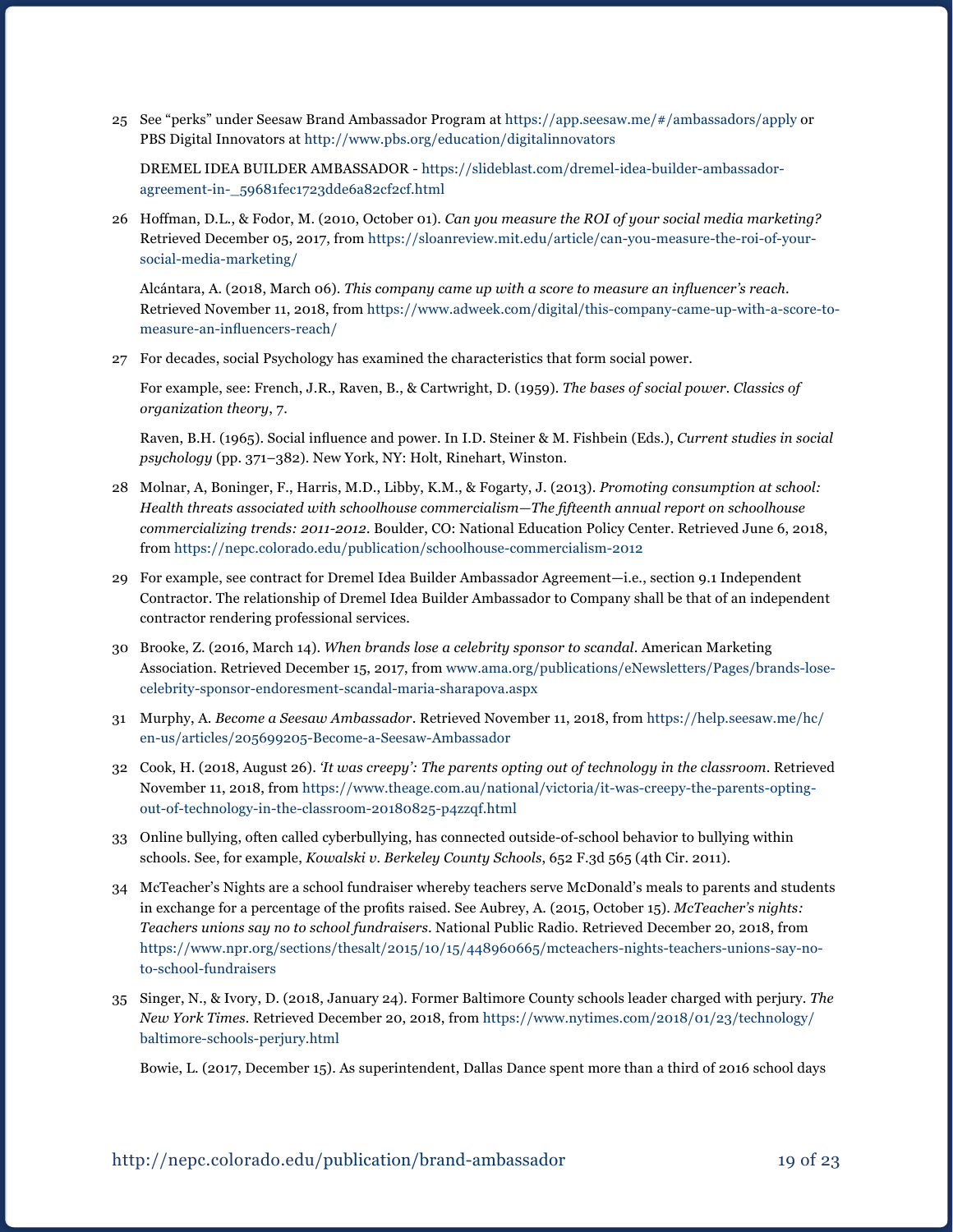traveling out of state. *Baltimore Sun*. Retrieved December 20, 2018, from [https://www.baltimoresun.com/](https://www.baltimoresun.com/news/maryland/education/bs-md-co-dance-travel-20171024-story.html) [news/maryland/education/bs-md-co-dance-travel-20171024-story.html](https://www.baltimoresun.com/news/maryland/education/bs-md-co-dance-travel-20171024-story.html)

Bowie, L., & Donovan, D. (2017, December 15). Worries intensify about student laptops as Baltimore County prepares to expand use of devices. *Baltimore Sun*. Retrieved December 20, 2018, from [https://www.](https://www.baltimoresun.com/news/maryland/education/bs-md-co-school-laptop-purchase-20171116-story.html) [baltimoresun.com/news/maryland/education/bs-md-co-school-laptop-purchase-20171116-story.html](https://www.baltimoresun.com/news/maryland/education/bs-md-co-school-laptop-purchase-20171116-story.html)

Singer, N., & Ivory, D. (2017, November 03). How Silicon Valley plans to conquer the classroom. *The New York Times*. Retrieved December 20, 2018, from [https://www.nytimes.com/2017/11/03/technology/silicon](https://www.nytimes.com/2017/11/03/technology/silicon-valley-baltimore-schools.html)[valley-baltimore-schools.html](https://www.nytimes.com/2017/11/03/technology/silicon-valley-baltimore-schools.html)

Singer, N. (2018, March 08). Ex-leader of Baltimore County schools, a tech booster, pleads guilty to perjury. *The New York Times*. Retrieved December 20, 2018, from [https://www.nytimes.com/2018/03/08/](https://www.nytimes.com/2018/03/08/technology/baltimore-county-schools-superintendent.html) [technology/baltimore-county-schools-superintendent.html](https://www.nytimes.com/2018/03/08/technology/baltimore-county-schools-superintendent.html)

- 36 Baker, B., Weber, M., Srikanth, A., Kim, R., & Atzbi, M. (2018). *The real shame of the nation: The causes and consequences of interstate inequity in public school investments*. Education Law Center.
- 37 Spiegelman, M. (2018, May 15). *Public school teacher spending on classroom supplies*. United States Department of Education. Retrieved May 30, 2018, from [https://nces.ed.gov/pubsearch/pubsinfo.](https://nces.ed.gov/pubsearch/pubsinfo.asp?pubid=2018097) [asp?pubid=2018097](https://nces.ed.gov/pubsearch/pubsinfo.asp?pubid=2018097);

Ness, A. (2017, August 2). Teachers spend hundreds of dollars a year on school supplies. That's a problem. Retrieved December 15, 2018, from [https://www.edweek.org/tm/articles/2017/08/02/teachers-spend](https://www.edweek.org/tm/articles/2017/08/02/teachers-spend-hundreds-of-dollars-a-year.html)[hundreds-of-dollars-a-year.html#](https://www.edweek.org/tm/articles/2017/08/02/teachers-spend-hundreds-of-dollars-a-year.html);

Will, M. (2018, May 16). *The average teacher spends \$479 a year on classroom supplies, national data show*. Retrieved May 30, 2018, from [https://www.edweek.org/ew/articles/2018/05/15/the-average-teacher-spends-](https://www.edweek.org/ew/articles/2018/05/15/the-average-teacher-spends-479-a-year.html)[479-a-year.html](https://www.edweek.org/ew/articles/2018/05/15/the-average-teacher-spends-479-a-year.html)

38 Carter, P.L., & Welner, K.G. (Eds.). (2013). *Closing the opportunity gap: What America must do to give every child an even chance*. New York, NY: Oxford University Press;

Pan, D., Rudo, Z.H., Schneider, L.C., & Smith-Hansen, L. (2003) *Examination of resource allocation in education: Connecting spending to student performance.* Austin, TX: Southwest Educational Development Laboratory. Retrieved from <http://www.sedl.org/pubs/policyresearch/policydocs/Examination.pdf>

Jackson, C K., Johnson, R C., & Persico, C. (2015). The effects of school spending on educational and economic outcomes: Evidence from school finance reforms. *The Quarterly Journal of Economics*, *131*(1), 157-218.

- 39 Molnar, A, Boninger, F., Harris, M.D., Libby, K.M., & Fogarty, J. (2013). *Promoting consumption at school: Health threats associated with schoolhouse commercialism—The fifteenth annual report on schoolhouse commercializing trends: 2011-2012.* Boulder, CO: National Education Policy Center. Retrieved June 6, 2018, from <http://nepc.colorado.edu/publication/schoolhouse-commercialism-2012>
- 40 Wilson, T.D., & Bar-Anan, Y. (2008). The unseen mind. *Science*, *321*(5892), 1046-1047;
- 41 Noble, D.D. (1996). Mad rushes into the future: The overselling of technology. *Educational Leadership*, *54*(3), 18-23.
- 42 Tabor, N. (2018, October 11). Mark Zuckerberg is trying to transform education. This town fought back. *New York Magazine*. Retrieved December 14, 2018, from [http://nymag.com/intelligencer/2018/10/the](http://nymag.com/intelligencer/2018/10/the-connecticut-resistance-to-zucks-summit-learning-program.html)[connecticut-resistance-to-zucks-summit-learning-program.html](http://nymag.com/intelligencer/2018/10/the-connecticut-resistance-to-zucks-summit-learning-program.html)
- 43 Bowie, L., & Donovan, D. (2017, December 15). Worries intensify about student laptops as Baltimore County prepares to expand use of devices. *Baltimore Sun.* Retrieved December 20, 2018, from [https://www.](https://www.baltimoresun.com/news/maryland/education/bs-md-co-school-laptop-purchase-20171116-story.html)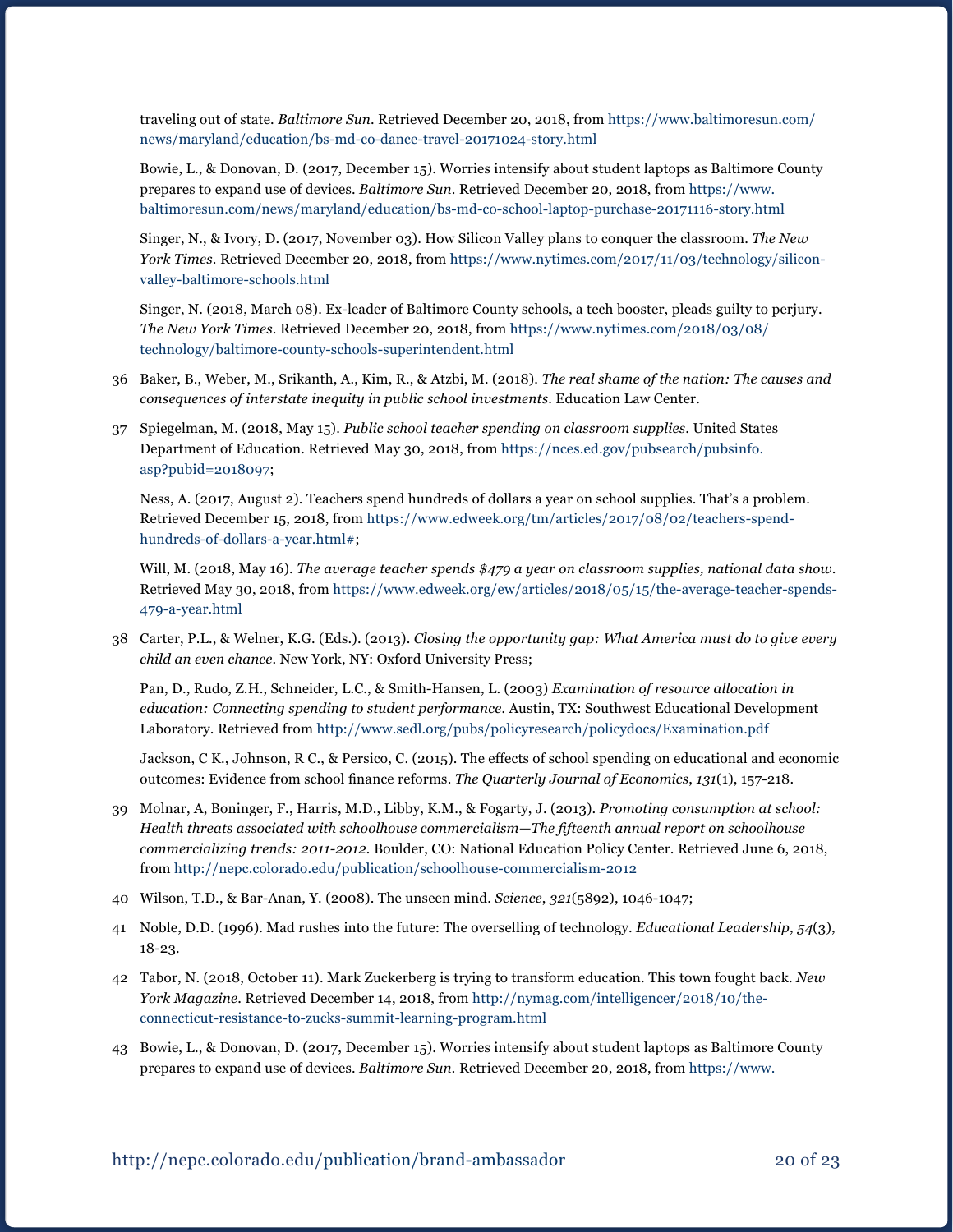[baltimoresun.com/news/maryland/education/bs-md-co-school-laptop-purchase-20171116-story.html](https://www.baltimoresun.com/news/maryland/education/bs-md-co-school-laptop-purchase-20171116-story.html);

Singer, N., & Ivory, D. (2017, November 03). How Silicon Valley plans to conquer the classroom. *The New York Times.* Retrieved December 20, 2018, from [https://www.nytimes.com/2017/11/03/technology/silicon](https://www.nytimes.com/2017/11/03/technology/silicon-valley-baltimore-schools.html)[valley-baltimore-schools.html;](https://www.nytimes.com/2017/11/03/technology/silicon-valley-baltimore-schools.html)

Bowie, L. (2018, December 14). Four years in, Baltimore County schools' \$147M laptop program has produced little change in student achievement. *Baltimore Sun.* Retrieved December 20, 2018, from [https://www.](https://www.baltimoresun.com/news/maryland/education/k-12/bs-md-co-laptop-schools-achievement-20181127-story.html) [baltimoresun.com/news/maryland/education/k-12/bs-md-co-laptop-schools-achievement-20181127-story.](https://www.baltimoresun.com/news/maryland/education/k-12/bs-md-co-laptop-schools-achievement-20181127-story.html) [html](https://www.baltimoresun.com/news/maryland/education/k-12/bs-md-co-laptop-schools-achievement-20181127-story.html)

- 44 Hayden, P.T. (2000). Professorial conflicts of interest and good practice in legal education. *Journal of Legal Education*, 50, 358-375.
- 45 Hayden, P.T. (2000). Professorial conflicts of interest and good practice in legal education. *Journal of Legal Education*, 50, 358-375.
- 46 Hayden, P T. (2000). Professorial conflicts of interest and good practice in legal education. *Journal of Legal Education*, 50, 358-375.

Singer, N. (2017, Sept. 2). Silicon Valley courts brand-name teachers, raising ethics issues. *The New York Times*. Retrieved September 5, 2017, from [https://www.nytimes.com/2017/09/02/technology/silicon-valley](https://www.nytimes.com/2017/09/02/technology/silicon-valley-teachers-tech.html)[teachers-tech.html](https://www.nytimes.com/2017/09/02/technology/silicon-valley-teachers-tech.html)

47 Wilson, T.D., & Bar-Anan, Y. (2008). The unseen mind. *Science*, *321*(5892), 1046-1047;

Also, see: Regarding influence, according to Singer (2017), "Some education experts warned that company incentives might influence teachers to adopt promoted digital tools over rival products or even traditional approaches, like textbooks" (p. 2).

48 Consider, for example, the divided loyalties and interests that might arise from a contract used by the Dremel company, which makes 3-D printers. The contract signed by Dremel's brand ambassadors includes the following provisions (emphasis added):

COMPENSATION AND EXPENSES In consideration for the Dremel Idea Builder Ambassador's full performance of all Services and all rights granted by Dremel Idea Builder Ambassador hereunder, Company will provide Dremel Idea Builder Ambassador with one Dremel Idea Builder 3D40 (and 10 spools of filament) ("Product") for use for the Services during the Term (as defined below).

3.0. TERM AND TERMINATION The term of this Agreement shall commence on August 1, 2016, and shall continue through July 31, 2017, unless earlier terminated in accordance with the terms hereof (the "Term"). Company may terminate this Agreement at any time, without cause, by giving at least fifteen (15) days prior written notice to the Dremel Idea Builder Ambassador. Company may terminate this Agreement immediately for cause or breach, unless Dremel Idea Builder Ambassador corrects his/her breach (if correctable) within five (5) days' notice of breach from the Company to Company's satisfaction. \* \* \* This agreement is in effect until the unit is returned in satisfactory condition. The product remains the property of Company.

Pursuant to this contract, the product that the teacher wants to use remains owned by the company; Dremel does not transfer ownership to the school district. Teachers know that they must continue promoting the product, or it may be taken away.

DREMEL IDEA BUILDER AMBASSADOR - [https://slideblast.com/dremel-idea-builder-ambassador](https://slideblast.com/dremel-idea-builder-ambassador-agreement-in-_59681fec1723dde6a82cf2cf.html)[agreement-in-\\_59681fec1723dde6a82cf2cf.html](https://slideblast.com/dremel-idea-builder-ambassador-agreement-in-_59681fec1723dde6a82cf2cf.html)

49 National Education Association. (2010). *Code of ethics of the education profession*. Retrieved December 15, 2017, from [https://www.nea.org/assets/docs/Code\\_of\\_Ethics\\_NEA\\_Handbook\\_2018.pdf](https://www.nea.org/assets/docs/Code_of_Ethics_NEA_Handbook_2018.pdf)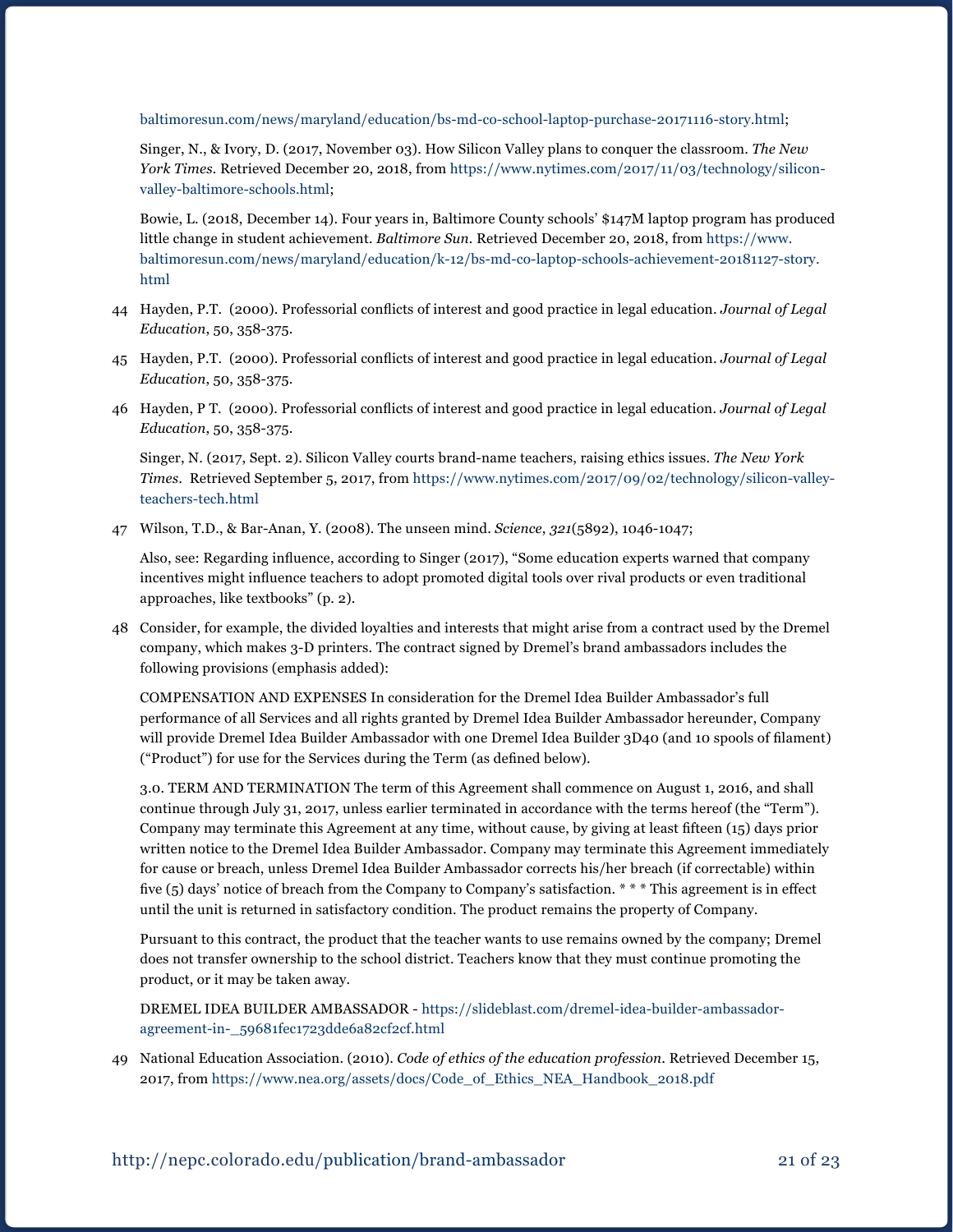- 50 National Education Association. (2010). *Code of ethics of the education profession* Retrieved December 15, 2017, from [https://www.nea.org/assets/docs/Code\\_of\\_Ethics\\_NEA\\_Handbook\\_2018.pdf](https://www.nea.org/assets/docs/Code_of_Ethics_NEA_Handbook_2018.pdf)
- 51 Singer, N. (2017, Sept. 2). Silicon Valley courts brand-name teachers, raising ethics issues. *The New York Times*. Retrieved September 05, 2017, from [https://www.nea.org/assets/docs/Code\\_of\\_Ethics\\_NEA\\_](https://www.nea.org/assets/docs/Code_of_Ethics_NEA_Handbook_2018.pdf) [Handbook\\_2018.pdf](https://www.nea.org/assets/docs/Code_of_Ethics_NEA_Handbook_2018.pdf)
- 52 Association of American Educators. (2016). *Code of ethics for educators*. Retrieved December 15, 2017, from <https://www.aaeteachers.org/index.php/about-us/aae-code-of-ethics>
- 53 Association of American Educators. (2016). *Code of ethics for educators*. Retrieved December 15, 2017, from <https://www.aaeteachers.org/index.php/about-us/aae-code-of-ethics>
- 54 Pauken, P.D., & Daniel, P.T. (2007). An essay: law, ethics, and policy in an era of accountability and responsibility: An analysis of codes of ethics and conduct. *Education Law Reporter,* 223, 1-33.
- 55 Pauken, P.D., & Daniel, P.T. (2007). An essay: law, ethics, and policy in an era of accountability and responsibility: An analysis of codes of ethics and conduct. *Education Law Reporter,* 223, 1-33.
- 56 Colorado Revised Statutes § 24-18-102(3).
- 57 Colorado Revised Statutes § 24-18-104(1)(b)(I).
- 58 1 CCR 301-37:2260.5-R-15.02.
- 59 W.Va. Code § 6B-2-5(b)(1), which also includes exceptions that the commission determined do not apply: "Incidental use of equipment or resources available to a public official or public employee by virtue of his or her position for personal or business purposes resulting in *de minimis* private gain does not constitute use of public office for private gain under this subsection. The performance of usual and customary duties associated with the office or position or the advancement of public policy goals or constituent services, without compensation, does not constitute the use of prestige of office for private gain."
- 60 Two cases that involved conflict of interest disputes did not address the issue of brand ambassadors but nonetheless offer useful insights into how the court handles conflict of interest disputes in the k-12 context:

In *Meridith v. Board of Ed. Of Community Unit School Dist. No. 7*, 7 Ill. App. 2d 477 (3d Dist. 1955), a teacher was dismissed because he operated a seed and fertilizer business outside of school hours. The court did not rely on a specific regulation, but it upheld the board of education's dismissal of the teacher. The court reasoned that this decision was a province of the board in the exercise of its discretion to determine whether "the outside activities of the [teacher] had progressed to such an extent as to interfere with the performance of his duties as a member of the teaching staff" (*Meridith*, 1955, p. 486). In making this decision, the court declined to interfere with the board's power in the absence of any "malicious, capricious, or arbitrary action by the board." This case, which evidences deference typical of judicial review of school-board decisions, demonstrates the limits a court specifies in overturning actions taken by a school board. Judges are generally unwilling to overturn the action of a board absent malicious, capricious or arbitrary action.

In *Montrose County Sch. Dist. RE-1J v. Lambert*, 826 P.2d 349 (Colo. 1992), a school board member filed a lawsuit challenging the board's decision not to hire her as a teacher. The board rested its decision on its conflict of interest policy, but the plaintiff alleged that the denial violated her equal protection rights at the state and federal level. The court reviewed the board's policy, which allowed board members' spouses to teach, but not board members themselves. The court determined that it was reasonable for the board to believe that "the conflict of interest created when a board member is also a teacher is more direct and compelling than the conflict that may arise when the board member's spouse is a teacher." Applying rational-basis scrutiny to the board's action, this case illustrates that enforcement of conflict-of-interest policies is highly likely to withstand constitutional challenges.